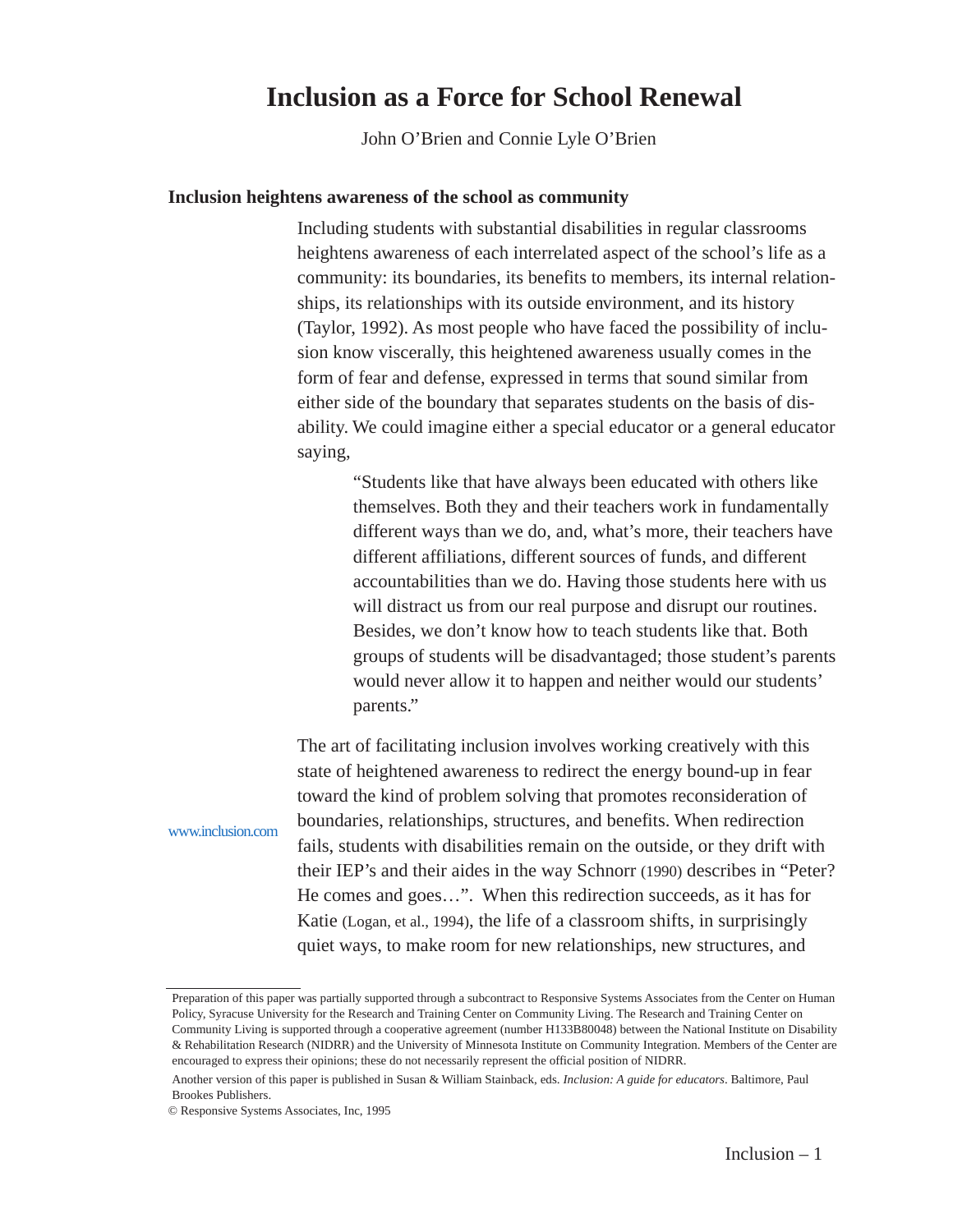new learning. Here are some of the contrasts between Peter's and Katie's experience of first grade.

|                             | <b>Peter</b>                                                                                                                                                                                                                                                                  | <b>Katie</b>                                                                                                                                                                                                                                                      |
|-----------------------------|-------------------------------------------------------------------------------------------------------------------------------------------------------------------------------------------------------------------------------------------------------------------------------|-------------------------------------------------------------------------------------------------------------------------------------------------------------------------------------------------------------------------------------------------------------------|
| <b>Boundaries</b>           | Joins a class of 23 students for<br>one period in the morning and<br>during "specials" period after<br>lunch for art, music, PE, & library<br>"He's not in our classHe<br>comes in the morning when we<br>have seat work. Then he leaves to<br>go back to his room." (p. 235) | Full time member of regular class<br>of 22 students.                                                                                                                                                                                                              |
|                             |                                                                                                                                                                                                                                                                               | "I like Katie bekos I like to pla<br>weth her. I like to help her weth<br>her work. I like to count weth<br>her" $(p. 43)$                                                                                                                                        |
|                             |                                                                                                                                                                                                                                                                               | (Quotations are from student letters to<br>Present Clinton, advocating inclusion for<br>Anastasia Somoza, an excluded child in<br>New York City whose sister publicly<br>appealed to the President for help.)                                                     |
| Adult<br>Relation-<br>ships | Regular class teacher has no<br>instructional responsibility; Peter<br>brings his work with him.                                                                                                                                                                              | Regular class teacher has<br>instructional responsibility, with<br>assistance in designing instruction<br>and 2 hours daily support from<br>special educator or teaching<br>assistant, who acts as a co-teacher<br>for the whole class.                           |
|                             | Peter comes to art & music with<br>two other special ed students and<br>a special ed teaching assistant.                                                                                                                                                                      |                                                                                                                                                                                                                                                                   |
| <b>Structures</b>           | During the time Peter is with<br>them, other students work at their<br>seats on individual worksheets                                                                                                                                                                         | Cooperative learning groups, peer<br>tutoring, buddy system.<br>Learning activities adapted, to<br>promote inter-action e.g. Katie<br>picks out 2 flash-cards (learning to<br>count); her partner adds the<br>numerals and states their sum<br>(learning to add). |
|                             | . "We do math and he colors." (p.<br>236)                                                                                                                                                                                                                                     |                                                                                                                                                                                                                                                                   |
|                             | Peter leaves art, music, PE and<br>library 15 minutes before other<br>students                                                                                                                                                                                                |                                                                                                                                                                                                                                                                   |
| <b>Benefits</b>             | Goals for Peter in the regular<br>classroom are all "social" (despite<br>the fact that activities during his<br>time there are either done<br>individually or conducted in a<br>sub-group of special students)                                                                | Goals for all children are cognitive<br>and developmental.                                                                                                                                                                                                        |
|                             |                                                                                                                                                                                                                                                                               | An interdisciplinary unit on "How<br>can I make a change in my<br>community" focused on disability<br>issues including accessibility and<br>inclusion.                                                                                                            |
|                             |                                                                                                                                                                                                                                                                               | "Me and Katie like to rede<br>together. She holds the other side<br>of the book and repete after<br>me" $(p. 43)$                                                                                                                                                 |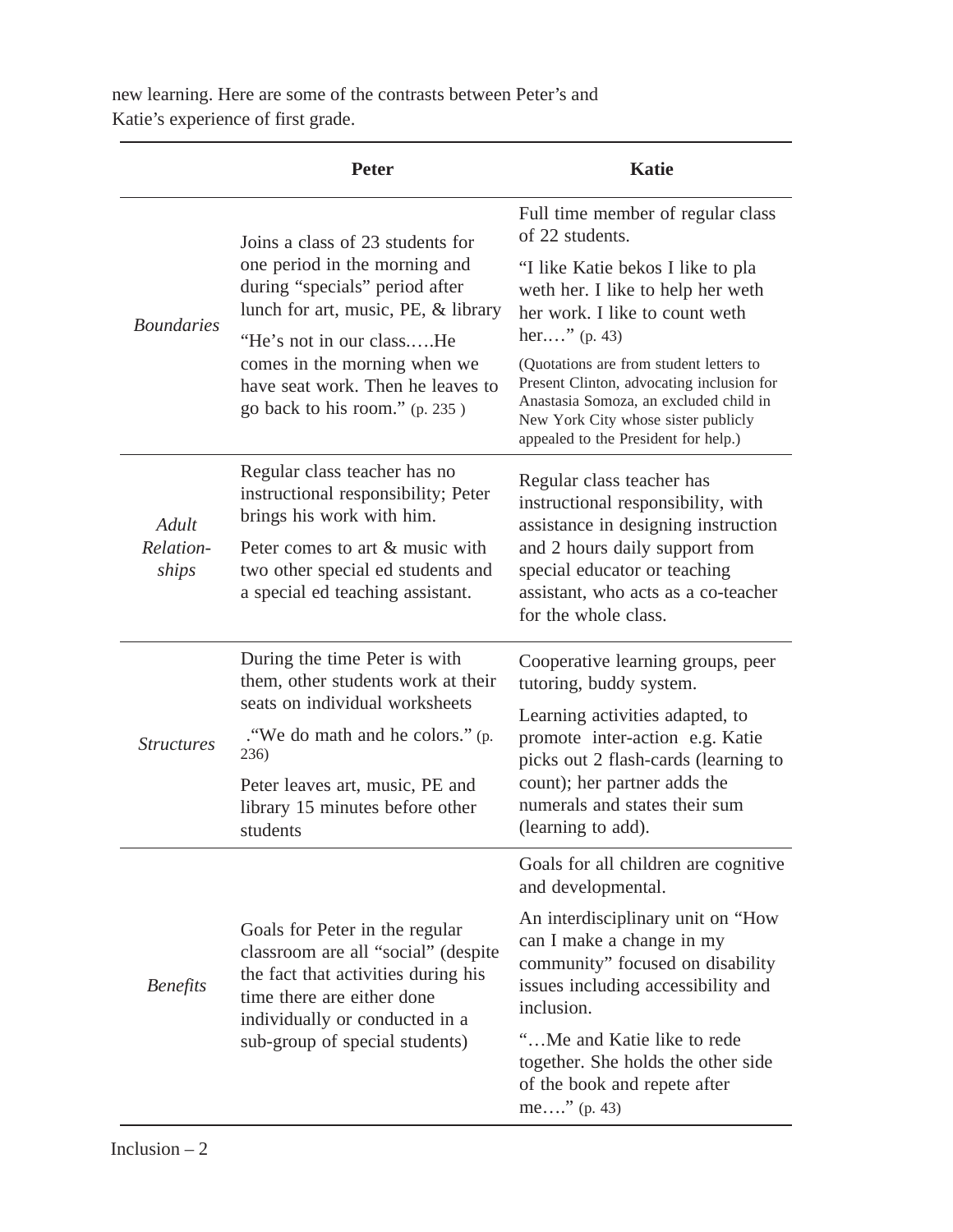Differences between the two children do not explain the difference in their experiences –in fact, as described, Katie's disabilities are greater than Peter's. What makes the difference is the guiding idea that directs the behavior of the adults involved with the two children. Peter receives a professionally prescribed dose of mainstreaming as a part of his special education; whatever his experience of it may be, he is only visiting his schoolmates in their classroom, whose boundaries, relationships and structures are, by adult design, minimally influenced by his presence. Katie belongs to her class, and, because special educators and regular educators collaborate to give educational meaning to her membership, the adaptations her presence stimulates benefit her, her classmates, and her teachers.

## **Inclusion is a cultural force for school renewal**

The students, parents, teachers, and administrators who actively engage in the day-to-day renegotiation of school boundaries, relationships, and structures in order to include students with substantial disabilities represent a powerful cultural force for school renewal, a force of the sort that Michael Fullan (1993), a long time student of change in schools, described in this hypothesis,

> … In most restructuring reforms new structures are supposed to result in new behaviors and cultures, but mostly fail to do so. There is no doubt a reciprocal relationship between structural and cultural change, but it is much more powerful when teachers and administrators begin working in new ways only to discover that school structures are ill-fitted to the new orientations and must be altered.… (p. 68)

On this understanding, positive effects of inclusion on school renewal come only when the people engaged 1) notice discrepancies between what they want to do and what current boundaries, relationships, and structures allow and 2) adapt those boundaries, relationships, and structures to make their next steps possible. For example, most teachers and administrators working for inclusion notice that their work calls for a far more collaborative relationship between special education teachers and regular education teachers than existing structures can support. As they work to build better collaboration, they can find themselves reconsidering the history that has separated them, renegotiating the physical and time boundaries of the classroom, reallocating responsibilities, and finding new ways to share the benefits of working collaboratively. In turn, this can lead them to negotiate for changes in job descriptions, supervisory arrangements, and conditions of employment.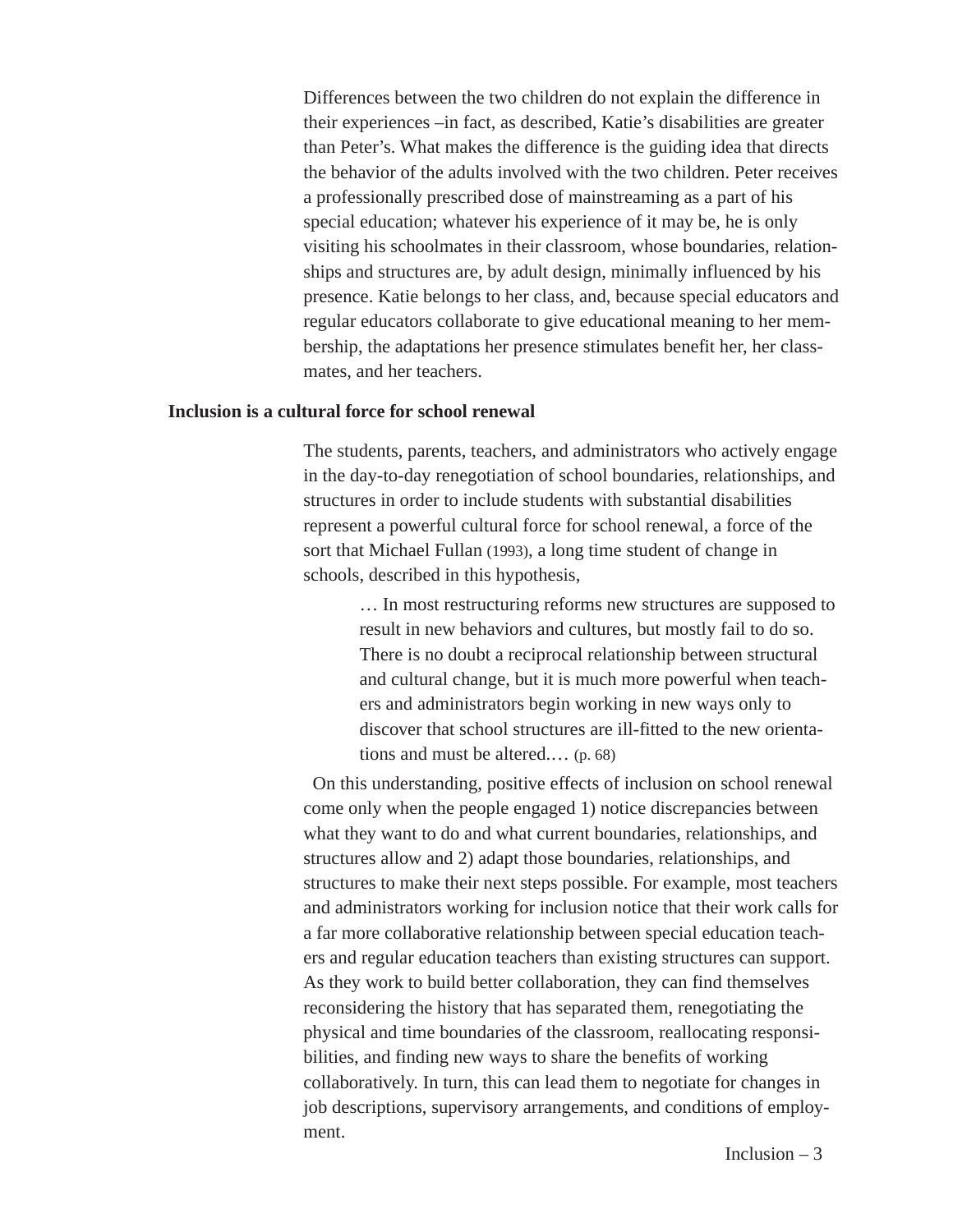Inclusion's potential for school renewal is easily blunted. Involved people can breath a sigh of relief when a student with a disability simply manages to be present in class without precipitating any of the anticipated disasters, and then raise no further questions about the school's practice. The weight of a school's history –customary labor demarcations, jealousies over resource allocation, rivalries for control, habitual animosities, cynicism, overcommitment to too many reform programs at once– can overwhelm the school's capacity to adapt to the possibilities raised by the practice of inclusion. Ironically, people may be distracted from the sustained work of reshaping boundaries, relationships, and structures by the growing visibility of inclusion as a concept: administrative directives may impose inclusion as an attempted structural change, thus reversing the less dramatic but potentially more powerful process of accumulating cultural shifts leading to adaptations in structure, and thereby increasing the chances that inclusion will join the long list of " disappointing reforms we tried in the '90's"; practitioners eager to reflect best practice may just relabel current activities as "inclusion" rather than transforming their practice; and, contending interest groups may raise inclusion as a banner or as a target in their campaigns on other school related issues.

## **For inclusion to thrive, schools must be conscious communities**

Sergiovanni (1994) described the importance of community to schooling this way:

> …Community is the tie that binds students and teachers together in special ways, to something more significant than themselves: shared values and ideals. It lifts both teachers and students to higher levels of self-understanding, commitment and performance – beyond the reaches of the shortcomings and difficulties they face in their everyday lives. Community can help teachers and students be transformed from a collection of "I's" to a collective "we", thus providing them with a unique sense of identity, belonging, and place. (p. xiii)

Absent this sense of community, Sergiovanni argued, efforts to achieve superior academic results or even to maintain discipline are fundamentally hindered. People who make up a school that strives for belonging, mutual caring, and commitment to work hard with common purpose have far stronger foundations for their academic work than those who understand their school as a mechanistic organization and treat one another, and the school itself, as though teachers and students were (or ought to be) interchangeable, unfeeling parts that either mesh properly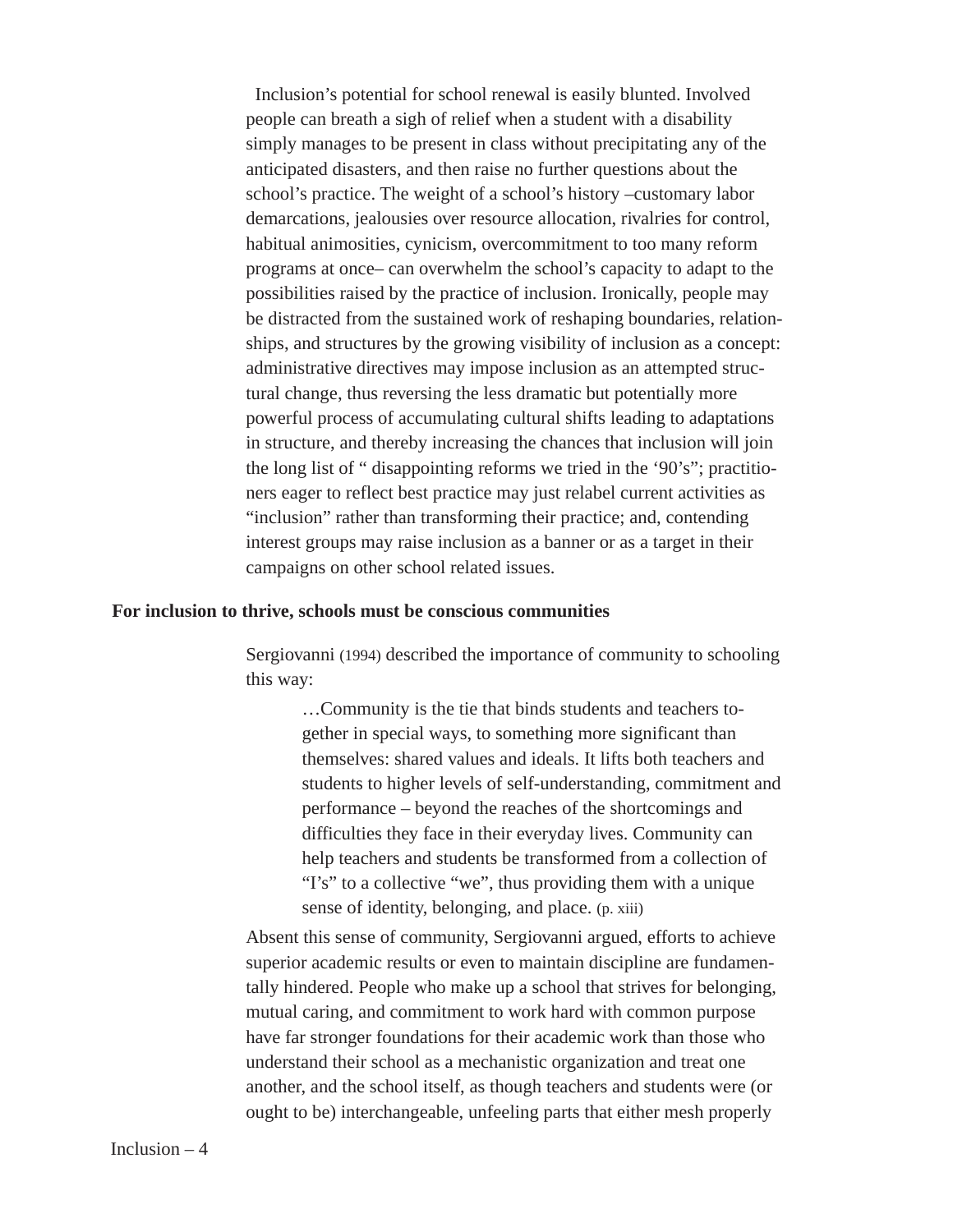or get junked.

If it is to be achieved at all, community in school must be conscious. Building community requires thoughtful and sustained work to respond to at least three influential social trends that are beyond the school's control. First, most public schools bring together students and staff from diverse backgrounds and circumstances; and often, inter-group conflicts –unsolved outside school because no effective civic mechanisms support resolution– create chronic tensions, which occasionally erupt and shatter the uneasy truces that allow everyday school life. Second, more and more children and their families have to discover how to create a decent, satisfying life in the face of many powerful forces that strain family and neighborhood ties (this is as true of teachers and their families as it is of any other family) (Martin, J., 1992). Third, there is a growing number of children and adults who don't defer to authority without question; they expect to be sold rather than told, and without a negotiated sense of shared purpose, they expect to be sold on narrow terms: "What's in it for me, right now?"

No one who is actually working to build community will confuse community with utopia. Communities can stratify themselves and justify terrible inequalities in access to resources. Community members can shame and bully one another into claustrophobically narrow roles. Communities can feed their sense of unity with hatred of difference, with manipulated fear of enemies, and with scapegoating. Guiding a school's development is not about invoking community as a magic word. It is about struggling courageously and thoughtfully together for respectful relationships, equality of opportunity for individual initiative, mutual support with life's troubles, ways to share and celebrate each member's unique gifts, just ways to deal with conflicts, and powerful ways to confront threats with integrity. Building community is a helpful guiding idea for a school because it can provide a way to understand these fundamentally human issues in a way that organizes sustained action.

The full promise of inclusion lies in the kind of school community that can grow as students with substantial disabilities raise awareness of unspoken dimensions of school life and provide opportunities for everyone who shares that life to learn more rewarding ways to be together. Students with substantial disabilities are, of course, neither the only teachers of these lessons of community nor are they the only beneficiaries of schools that are willing to learn from them. Students with academic and artistic gifts also can teach a great deal about the costs of separating and grouping children on the basis of a single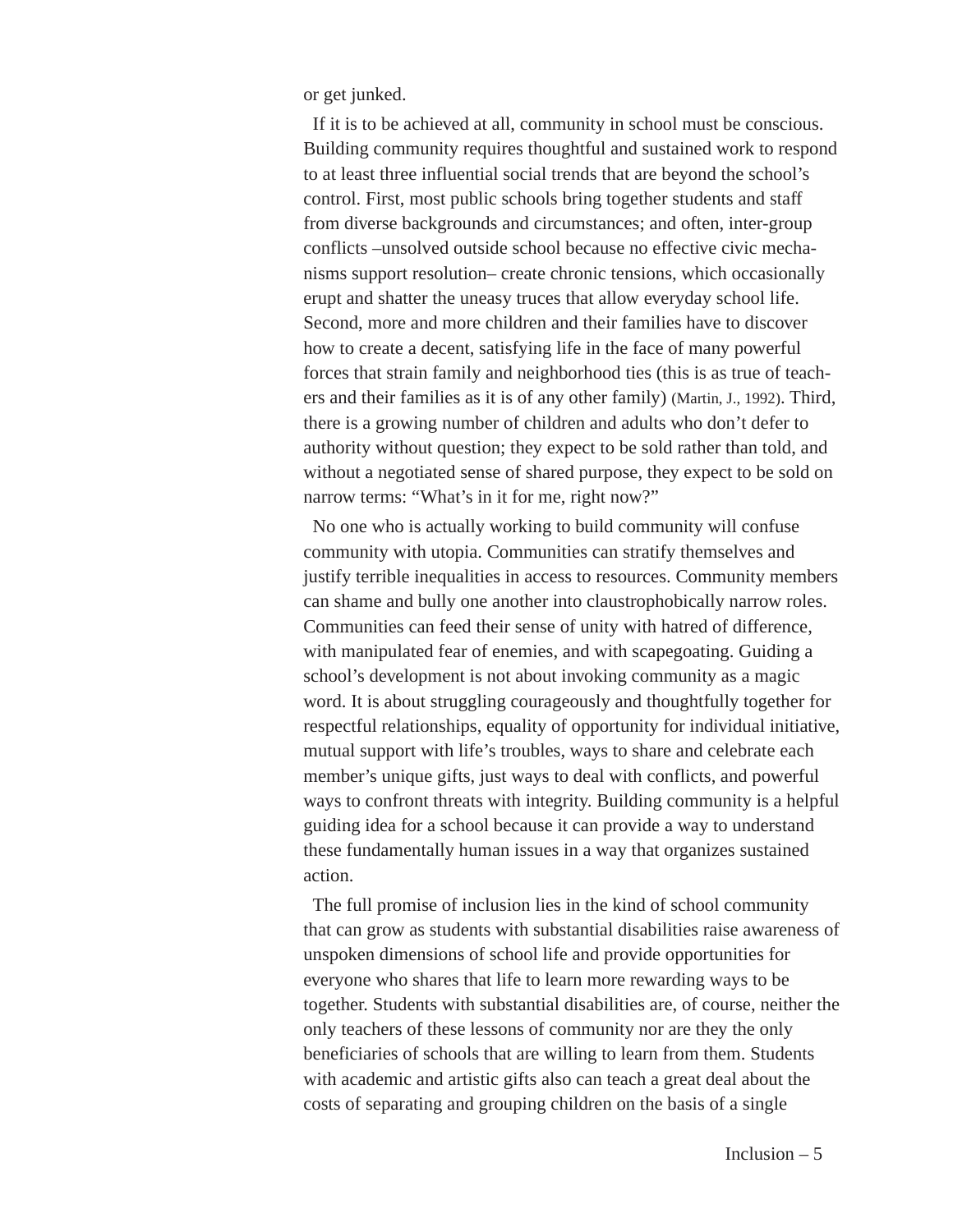dimension of their lives and about the benefits of carefully building community (Sapon-Shevin, M., 1994); so can the many students pushed to the margins of school life by the consequences of poverty, racism, sexism, and differences in learning style –consequences all too often exacerbated by the many separate programs intended to remediate them (Wang, Reynolds, Walberg, 1994). Teachers who feel the lack of collegiality and mutual support and regret being treated as poorly milled parts of a malfunctioning machine can be eloquent in expressing the importance of a sense of community in their work (Sarason, 1990).

But students with substantial disabilities can make a particular contribution to building community in school exactly because their ordinary presence in regular classrooms, vocational education programs, and student activities has been, to most people, unthinkable. If regular school can be a place where students can successfully learn together despite obvious and extreme differences in ability, it must be a very different sort of place than many people have thought; perhaps a place with different resources and different possibilities than most approaches to reforming schools have accounted.

Three themes recur in reflection on observation of classrooms working thoughtfully to include students with substantial disabilities, and in listening to the students and teachers involved reflect on their experience (O'Brien, C. 1994; O'Brien, J., 1993; 1992). One, adults make a bigger deal of inclusion than students do, both in the sense that they fear greater problems and that they are more excited by the outcomes. Many students are puzzled when adults from other districts visit to see them doing everyday things alongside students with disabilities. Two, while some students are indifferent and a few say that they would prefer not to have classmates with substantial disabilities, a significant number of students report enjoying the investment of their time and energy in getting to know, doing things with, and helping students with substantial disabilities. Three, contrary to common and persistent worries, the presence of students with substantial disabilities does not seems to result in declines in overall student achievement. In fact, the impression that students with substantial disabilities make a positive difference to achievement is common, though only occasionally have schools supported this impression with more systematic study (Cooper, 1993).

Among the benefits that involved students from kindergarten to high school commonly report from being members of inclusive classrooms are: discovering commonalties with people who look and act very differently on the surface; taking pride in helping someone who seems less able to make important gains; having officially sanctioned opportu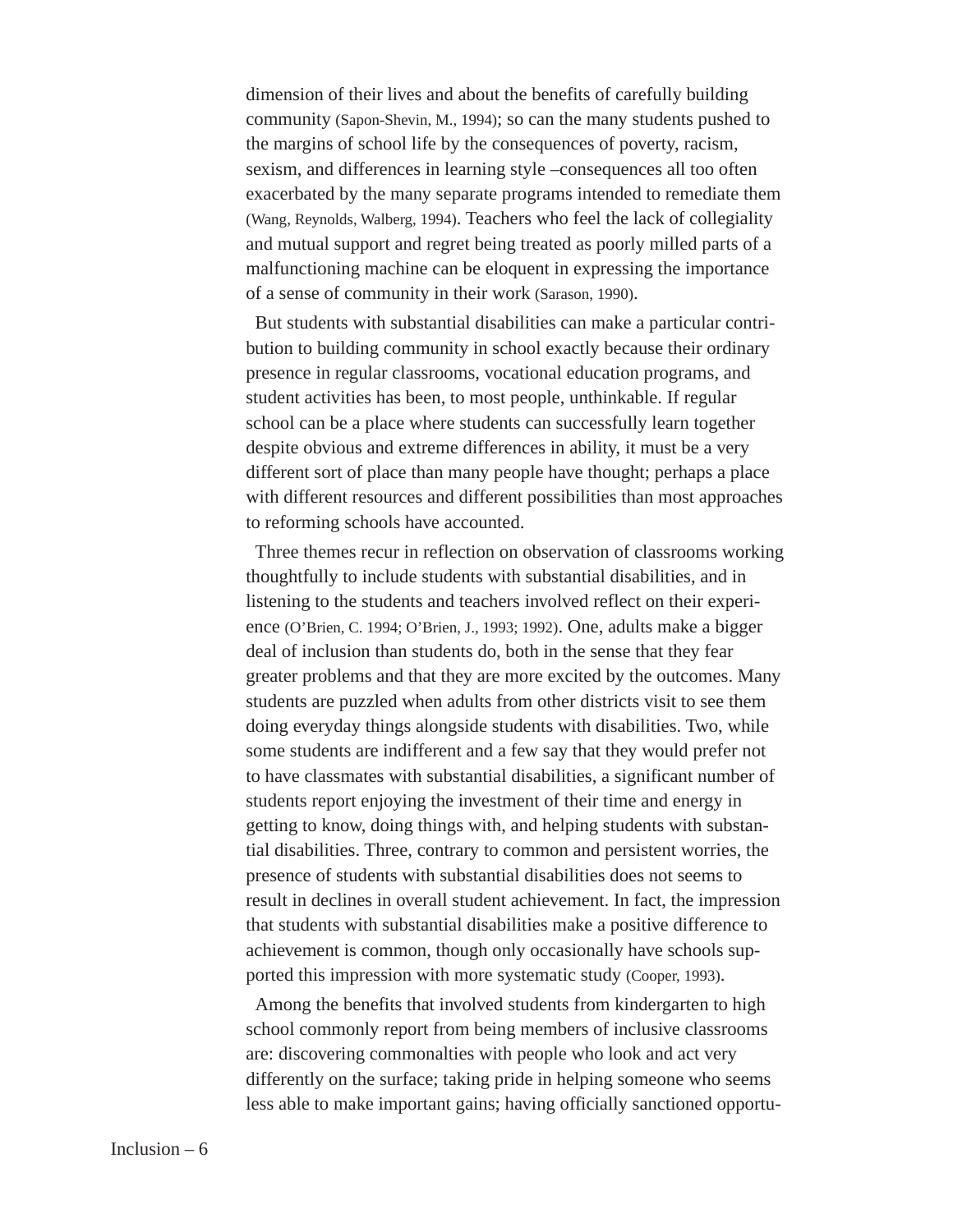nities to care (usually, after the primary grades, in the sense of actively caring for someone, rather than physically taking care of them); acting consistently with important values, such as promoting equality, overcoming segregation or sticking up for someone who is treated in prejudiced ways; developing skills in collaborative problem solving, in communication, in instruction, and in providing personal assistance; and learning directly about difficult things, including overcoming fear of difference; problem solving around classroom relationship problems; dealing with difficult –even violent or self-injurious– behavior (which professionals not only couldn't explain fully but also enlisted student help in understanding); dealing with the effects of family issues on their classmate's life, and facing and supporting one another through the serious illness, and sometimes the death, of someone their own age.

These are not, of course, ideal relationships. The student with a disability sometimes can seem more like a class project than a full and equal class member. Not only are students with a disability's relationships as volatile, and occasionally painful, as those of students who are not disabled, some students who are very actively involved can seem quasi-professional or maternalistic (many more girls and young women appear to be involved in close relationships with disabled students of both sexes than boys and young men are). And, a number of parents of older students say that their hopes for close, equal, and enduring friendships that extend richly and spontaneously into life after 3:00 PM faded as their child's classmates began to date and drive and take up after school jobs.

Even given these signs of how much farther we have to travel on the way to schools where students have full and equal relationships regardless of disability, one can't watch students in classrooms where inclusion is happening without being deeply impressed that many students act capably and resourcefully in situations that many adults find daunting. What seems most important is that teachers encourage students to face real problems in the common life of their classrooms, with the clear expectation that they will make a significant contribution to figuring out what to do and doing it.

The guiding idea of building conscious community offers the best direction finder for the work of deepening and strengthening students as resources in one another's education. Embracing this guiding idea does not debase academic work or vocational preparation; it simply recognizes that without continual effort to build a context of respectful relationships and caring about people, ideas, and things, progress on academic and vocational fundamentals will be very limited indeed (Noddings,1992).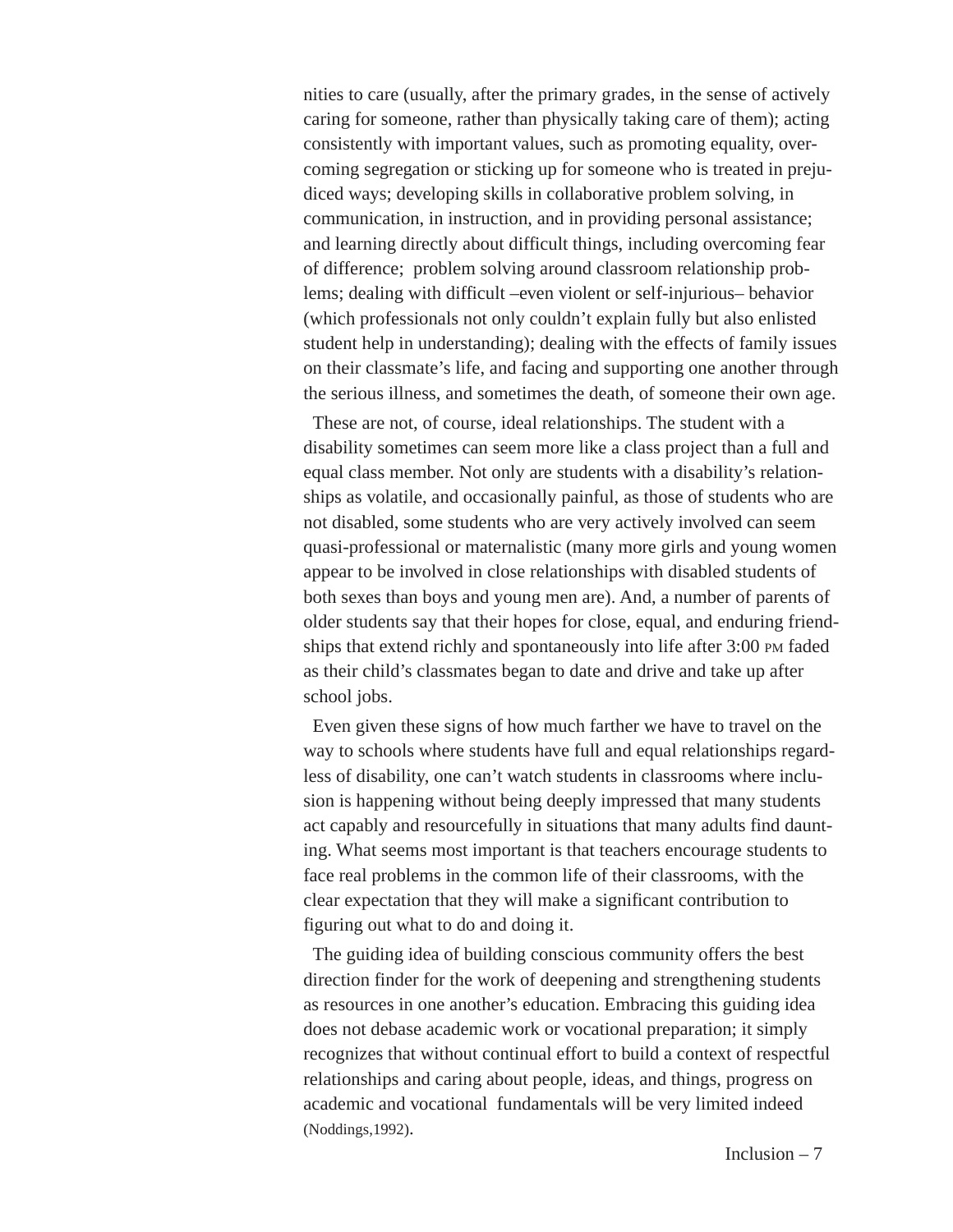## **Learning to build community means linking person-to-person learning to social architecture**

The image of building community implies a way do it. Conscious community develops when people thoughtfully relate cycles of personto-person learning to the elaboration of a social architecture that expresses and supports that learning (see American Management Association, 1994 and Senge, 1994 for helpful discussions of the work of a learning organization. We adapt some of senge's defintions in the images of the cycles of learning and social architecture below).



The person-to-person learning cycle relates expanded awareness, new personal skills and capabilities, and a deeper sense of purpose. When teachers who are anxious about including students with substantial disabilities name their fears of inadequacy in teaching them, awareness can expand, making room for the development of new capabilities in designing instruction or dealing constructively with differences or whatever the fear may point to. As discussion, problem solving, and practice expand capabilities, teachers can come to see their classrooms and their teaching in new ways that deepen their appreciation of the purpose of their work. In turn, a deeper sense of purpose can set the scene for further expansion of awareness and further development of capability.

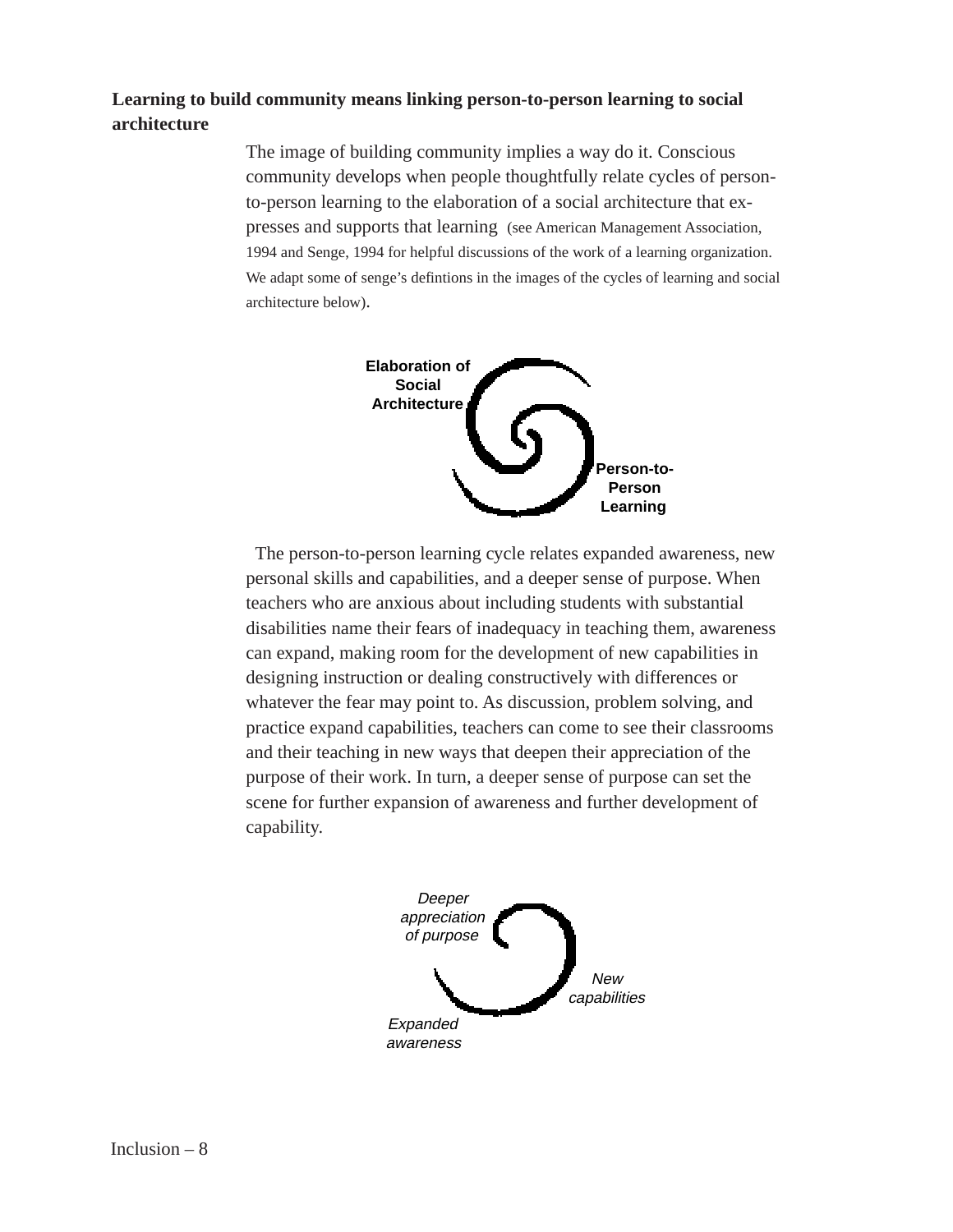

In competent school communities, person-to-person learning shapes the social architecture –the boundaries, relationships, and structures that organize space, time, talents, and money to do the school's work. Through planning with and for the whole school, shared exploration of a deepened sense of personal purpose can clarify the guiding ideas that organize the school's daily life. Through systematic reflection on effective practice, new capabilities can take form in new tools and procedures that disseminate their effects. Through day-to-day problem solving and conflict resolution, expanding awareness can adapt the school's systems to make the work people want to do easier. This table includes some examples of tools and innovations in systems that have developed from the concern to include children with substantial disabilities.

## **Guiding Idea**

The school is a place where…

…all are welcome to contribute to the work of the school

…each belongs as a valued member

…all students and adults support one another as active learners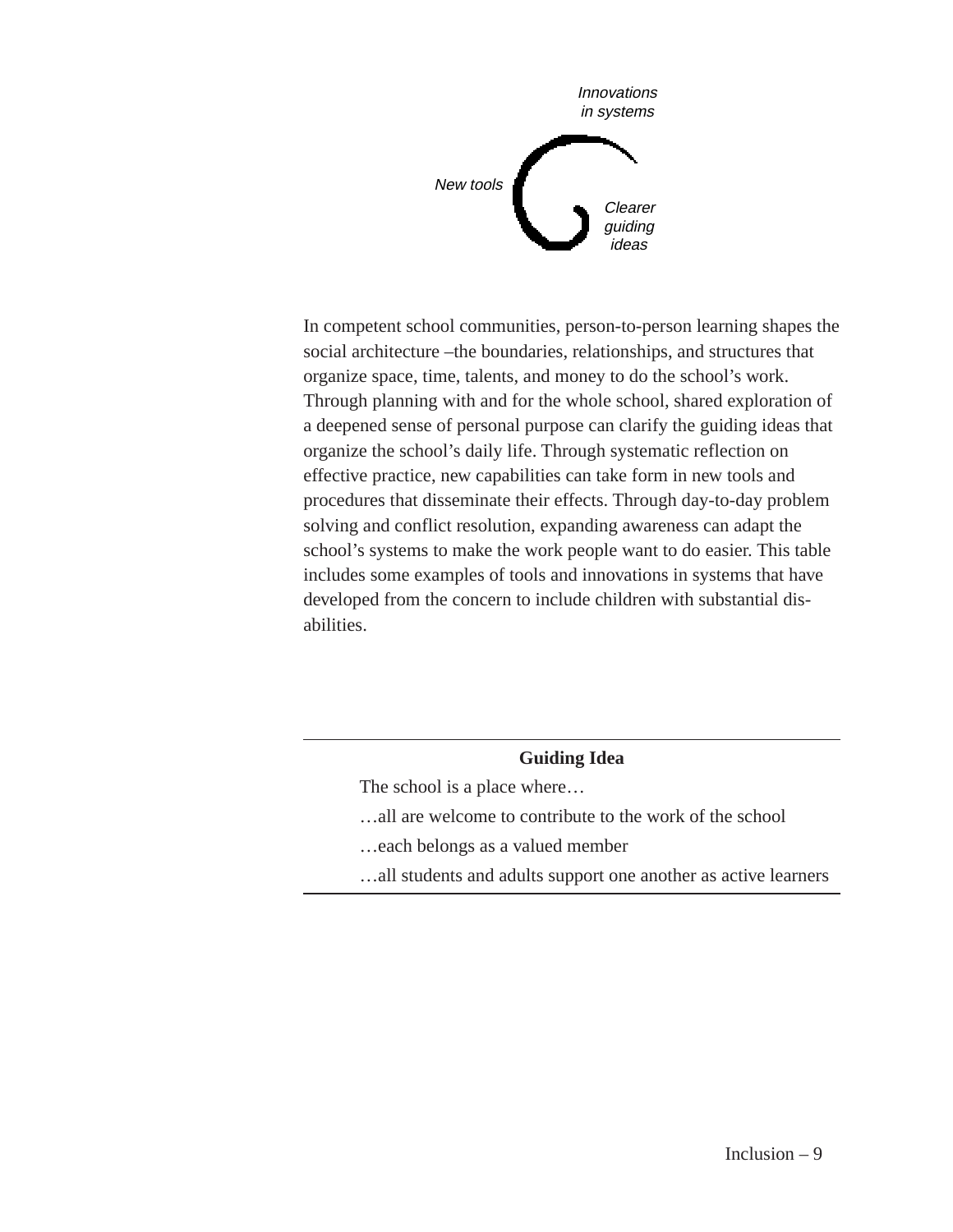| <b>Tools</b>                                                                                                                                                                                                                                                                                                                                                                                           | <b>Systems</b>                                                                                                                                                                                                                                                                                                                                                                                                                                                                                                                                                             |  |
|--------------------------------------------------------------------------------------------------------------------------------------------------------------------------------------------------------------------------------------------------------------------------------------------------------------------------------------------------------------------------------------------------------|----------------------------------------------------------------------------------------------------------------------------------------------------------------------------------------------------------------------------------------------------------------------------------------------------------------------------------------------------------------------------------------------------------------------------------------------------------------------------------------------------------------------------------------------------------------------------|--|
| <b>MAPS</b> (O'Brien & Forest, 1989) – a way to<br>engage students, parents, and teachers in<br>developing a shared understanding of a<br>student and a common vision of that<br>student as an active learner who enjoys<br>the benefits of class membership and<br>contributes his or her gifts to other<br>members of the class.                                                                     | Cooperative Learning (Johnson, R. &<br>Johnson, D., 1994; Sapon -Shevin, Ayres, &<br>Duncan, $1994$ ) – structures 1)<br>interdependent performance on common<br>curricular tasks; 2) individual<br>accountability for achieving instructional<br>objectives and personal responsibility for<br>contributing to group effectiveness; 3)<br>purposeful face-to-face cooperation in<br>small groups; 4) the systematic<br>development of interpersonal and group<br>skills; and, 5) continual improvement of<br>learning group functioning through<br>systematic evaluation. |  |
| CPS (Giangreco, Cloninger, Dennis, & Edelman,<br>$1994$ – a systematic approach to creative<br>problem solving which taps student and<br>teacher creativity by orchestrating<br>divergent and convergent thinking to<br>specify 1) objectives, 2) relevant facts, 3)<br>effective problem definition, 4) potential<br>ideas for solution, 5) good solutions, and<br>6) acceptance of a plan of action. | Circles of Friends (Pearpoint & Forest, 1993)<br>- a social form for inviting and sustaining<br>people's expression of their care for one<br>another through the exchange of practical<br>help, problem solving, advice, and<br>personal support in day-to-day activities<br>of interest to circle members.                                                                                                                                                                                                                                                                |  |
| <b>Membership Stories</b> (Ferguson, 1994) – a<br>way to guide reflection and learning about<br>the ways in which groups of students<br>create shared definitions that incorporate<br>students with disabilities and the ways in<br>which groups of students include one<br>another in shared activity.                                                                                                | <b>Partner Learning</b> (Thousand, Villa, & Nevin,<br>1994, Section II) structures student-student<br>partnerships in which one student<br>exercises responsibility for assisting<br>another student's learning through<br>coaching academic learning, mentoring<br>participation in school activities, or<br>mediating the resolution of conflicts.                                                                                                                                                                                                                       |  |
| <b>PATH</b> (Pearpoint, O'Brien, & Forest, 1993) – a<br>way to organize people with diverse<br>points of view and differing gifts to<br>search for explicit and scheduled patterns<br>of shared action that will move them<br>toward a shared vision in the service of<br>common values.                                                                                                               | <b>Inclusion Facilitators</b> (Tashie, et al., 1993) –<br>redefining the job of the special education<br>teacher as a collaborator with all teachers,<br>related service providers, and parents<br>whose mission is "to facilitate, however<br>necessary, the full inclusion of students<br>who have disabilities as active,<br>participating learners in regular age-<br>appropriate classes and neighborhood<br>schools." $(p. 7)$                                                                                                                                       |  |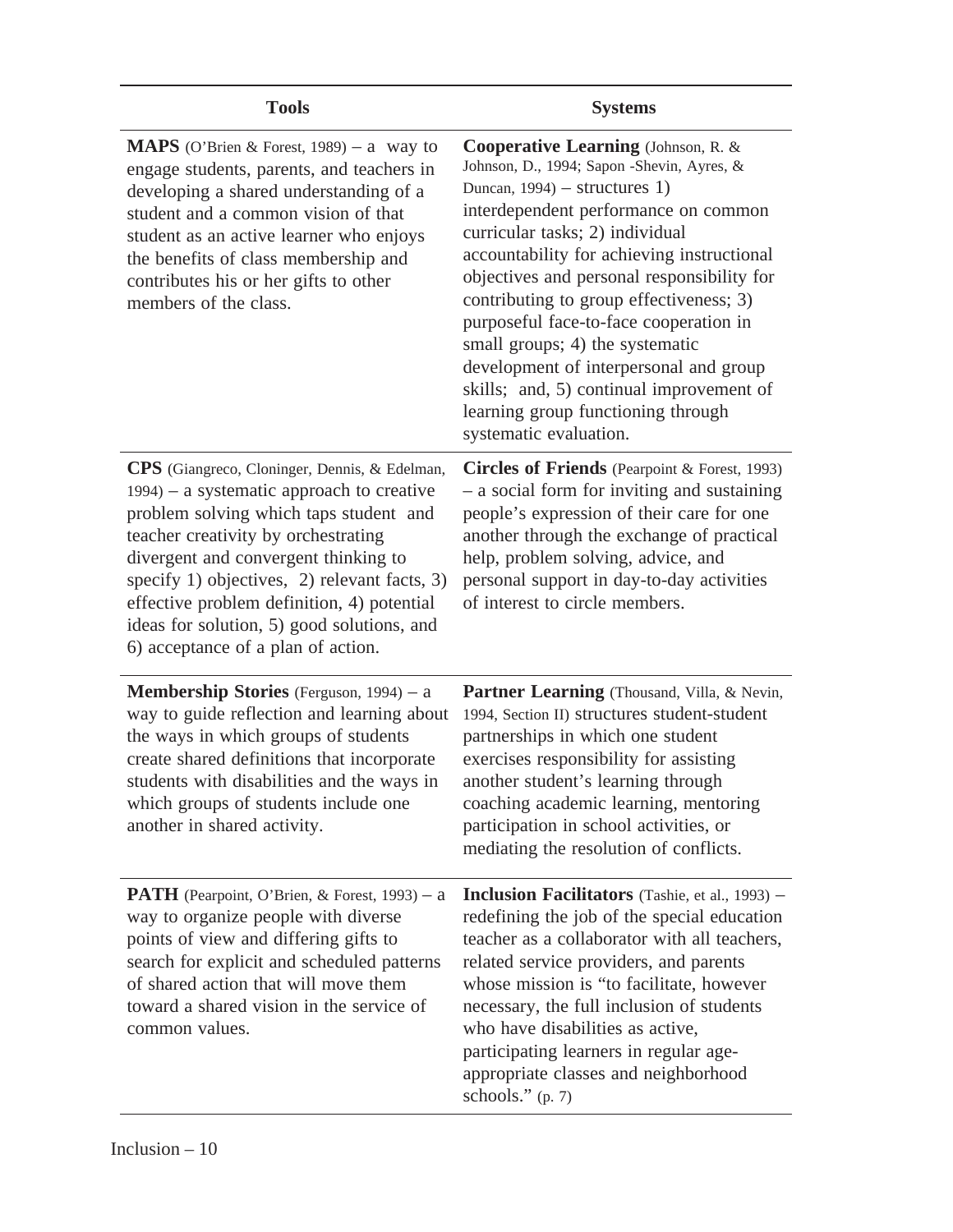In turn, shifts in social architecture can stimulate person-to-person learning. Public commitment to the guiding idea of building a conscious community which includes students with substantial disabilities can generate important questions and conflicts among teachers and students. These questions can create occasions to expand awareness and clarify personal purpose. Opportunities to learn to use tools, such as MAPS or Membership Stories, can provide occasions for expanded capability. Innovations in systems, such as the adoption of collaborative learning approaches, or the redefinition of the role of special educators as collaborating teachers, can provide the context for creating new tools and a new sense of shared purpose.

This vignette, written by Diane Rankin (1994), provides a glimpse of the way tools and systems have developed in one fifth grade classroom, whose first year teacher, Cristina works with her mentor, Ann, who teaches the class next door, and a special education teacher, Julie, who plans and teaches with both of them.

Students are working in groups, designing fire safety posters as part of a performance assessment for their health unit. John, Helen, Connie and Jeff use the first three minutes of their work time in a creative problem-solving process. Julie, John's inclusion teacher, sits with the group and asks them to think of ways to give John, their classmate with Down Syndrome, practice with his IEP goals — answering "what" questions, staying on task, and performing fine motor skills like tracing letters and pictures. She then asks the group to recap the last group project they did with John: the parts they thought went well and the parts they thought could have gone better…. After one minute of fact-finding, Julie asks the group to think of ideas to solve the problems they have identified. Julie writes down everything the group says: "Ask John questions"; "Give John time to answer"; "Give John choices"; "Take turns helping John while the rest of us work on project"; "Give John a buddy." After brainstorming for one minute, Julie reads out the ideas and asks the group to say which ones they think might help. After another one-minute discussion, Julie and the group pick their "best" solutions to try during the group's work on the fire-safety project.

Only three minutes have elapsed since the class begin their group projects. John's group has a "game plan" to make the most of their allotted time.… John, Connie, Helen, and Jeff take a few more minutes to agree on major topics and details to include in their poster. They also decide who will be responsible for each part.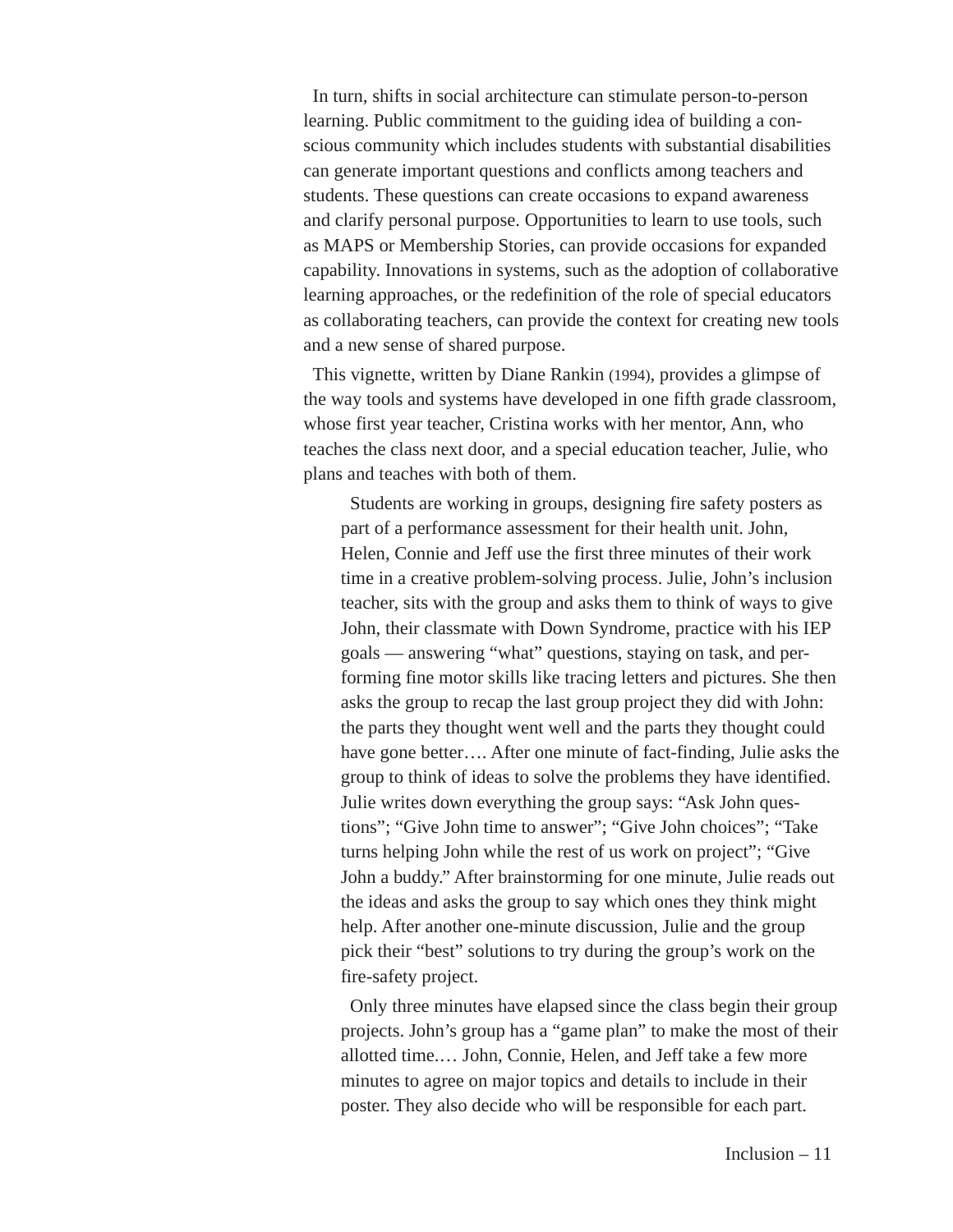Helen is working with John today, and looks through a book with him to get ideas for illustrations for their poster. John says, "Let's draw a door with a peephole to see the fire." Helen makes a dottedline door for John to trace. Helen then turns to Connie and discusses the fire-safety rules that will go beside the door. Helen writes the first two rules in yellow high-lighter so John can trace them. While John works on his tracing, Jeff illustrates another part of the poster; and Helen and Connie outline the next set of details. Helen periodically looks up from her work with Connie and encourages John. Connie and Jeff also look up from their work to encourage John and to give him opportunities to respond t o "what" questions: "What are you drawing?" "What color is that?" "What am I drawing?" Julie and Cristina are circulating through the classroom, giving help as needed. From time to time, Julie drifts back over to check on John and his group. This time she reminds John to take his time tracing and gives Helen a "thumbs up" for the good coaching she is giving John. Cristiana is recording individual grades for cooperative work skills as she circulates. Everyone in John's group gets highest marks today.

The kind of learning that builds community can only come by choice. School leaders can invite the kind of sustained dialogue necessary to clarify important guiding ideas, or they can simply issue a command: "As of now, this school is an inclusive community." Teachers can thoughtfully incorporate new tools into their practice as a way to develop their capabilities, or they can mindlessly run techniques, complain about their lack of magic effect, and proclaim inclusion a failure. School board members can guide a process of systems adaptation that will strengthen school community, or they can reactively impose an imported reform on their whole system.

#### **Building community is creative work**

One determinant of the scope and depth of person-to-person learning, and the effectiveness of adaptations to social architecture, is people's shared creativity. Ackoff (1991, p. 99) describes creativity as a three step process: 1) identify fundamental assumptions that: a) appear to be selfevidently true, and b) guide ordinary behavior, c) in ways that significantly reduce the range of available choices; 2) deny the validity of the identified assumptions; and, 3) explore the consequences of denying these assumptions.

Inclusion of students with substantial disabilities offers rich opportunities to surface and challenge some of the fundamental assumptions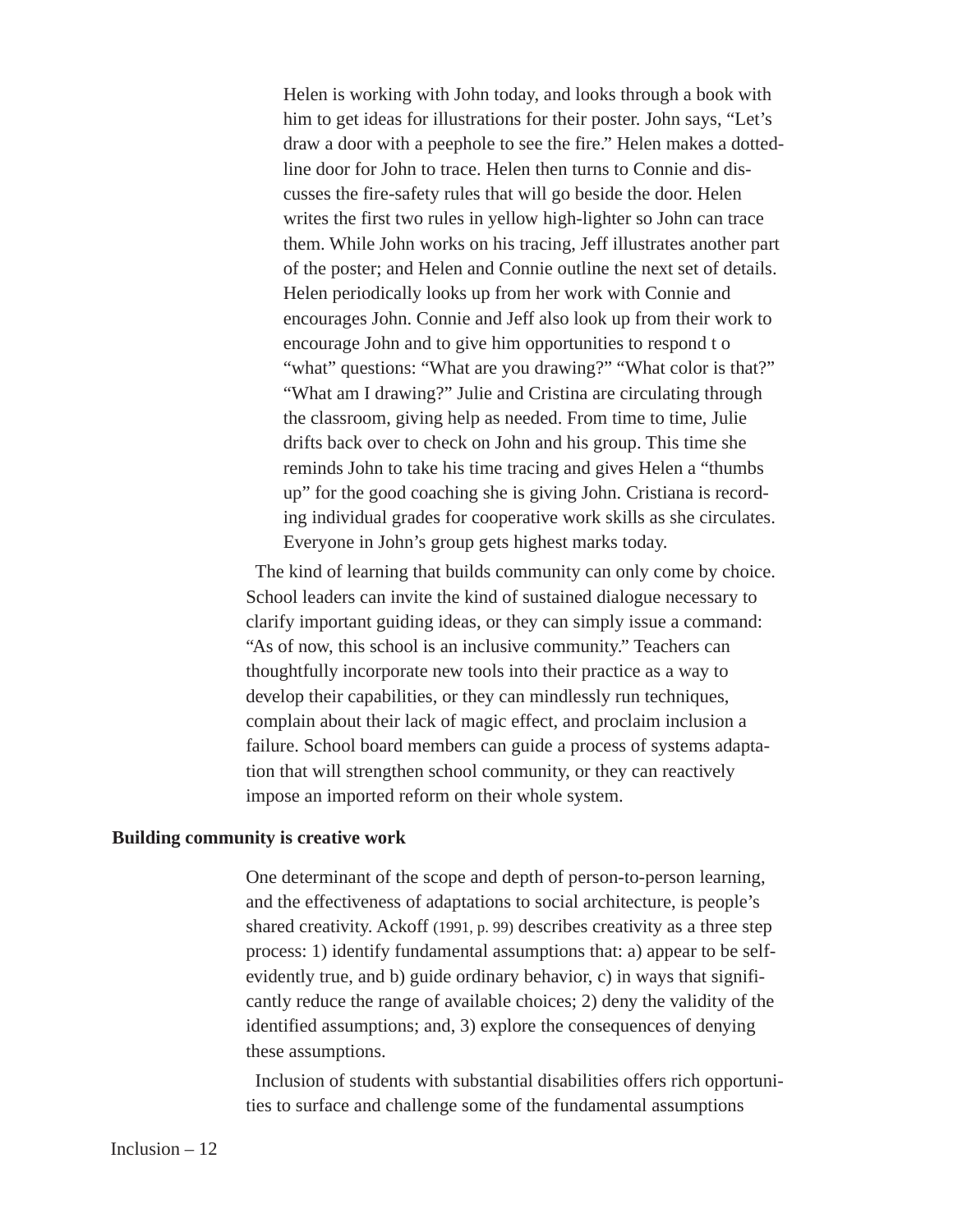whose obviousness to most people may constrain school effectiveness. The surest road to uncovering these fundamental assumptions begins with careful exploration of the conflicts that polarize people around the issue. This sort of conflict presents two key features: it is framed as an either/or choice and the assumptions that shape it contain strong emotions that pull people to one side of the conflict or another and stick them there. Here are three common conflicts that recur in efforts to create more inclusive school communities.

|                                                                             | OR |                                                                                      |
|-----------------------------------------------------------------------------|----|--------------------------------------------------------------------------------------|
| Inclusion                                                                   | OR | Specialized services                                                                 |
| Classroom activities that support<br>social experiences and<br>friendships. | OR | Classroom activities that support<br>acquisition of academic or<br>vocational skills |
| Students with disabilities benefit                                          | OR | Students without disabilities<br>benefit                                             |

The emotions attached to these conflicts often generate one of three responses that frustrate creativity and limit inclusion as a force for school renewal. People can try to ignore the conflict; or people can focus their energy on fighting those who hold the opposite pole, often appealing to outside allies such as unions or judges and thus shifting the conflict to more distant and familiar ground such as contract negotiations or adjudication of rights; or, if the first two responses fail, people can decide to compromise, that is, locate a point somewhere on the line between the poles that reflects the balance of power between the two groups.

A better response is to move into the conflict by carefully considering what is at stake and what the possibilities might be in the situation. A background assumption that locks these conflicts into place is that the only possible resolution is the outcome of a win/lose contest: if we have more of the kinds of classroom practices that support friendships, we must pay for this in declines in skills or academic attainment; if we have more inclusion we must have less of the specialized services students require; if we have greater benefits for students with disabilities, students without disabilities must suffer.

Gharajedaghi (1985) provides a useful conceptual tool to guide this work. He suggests denying the assumption that these win/lose trade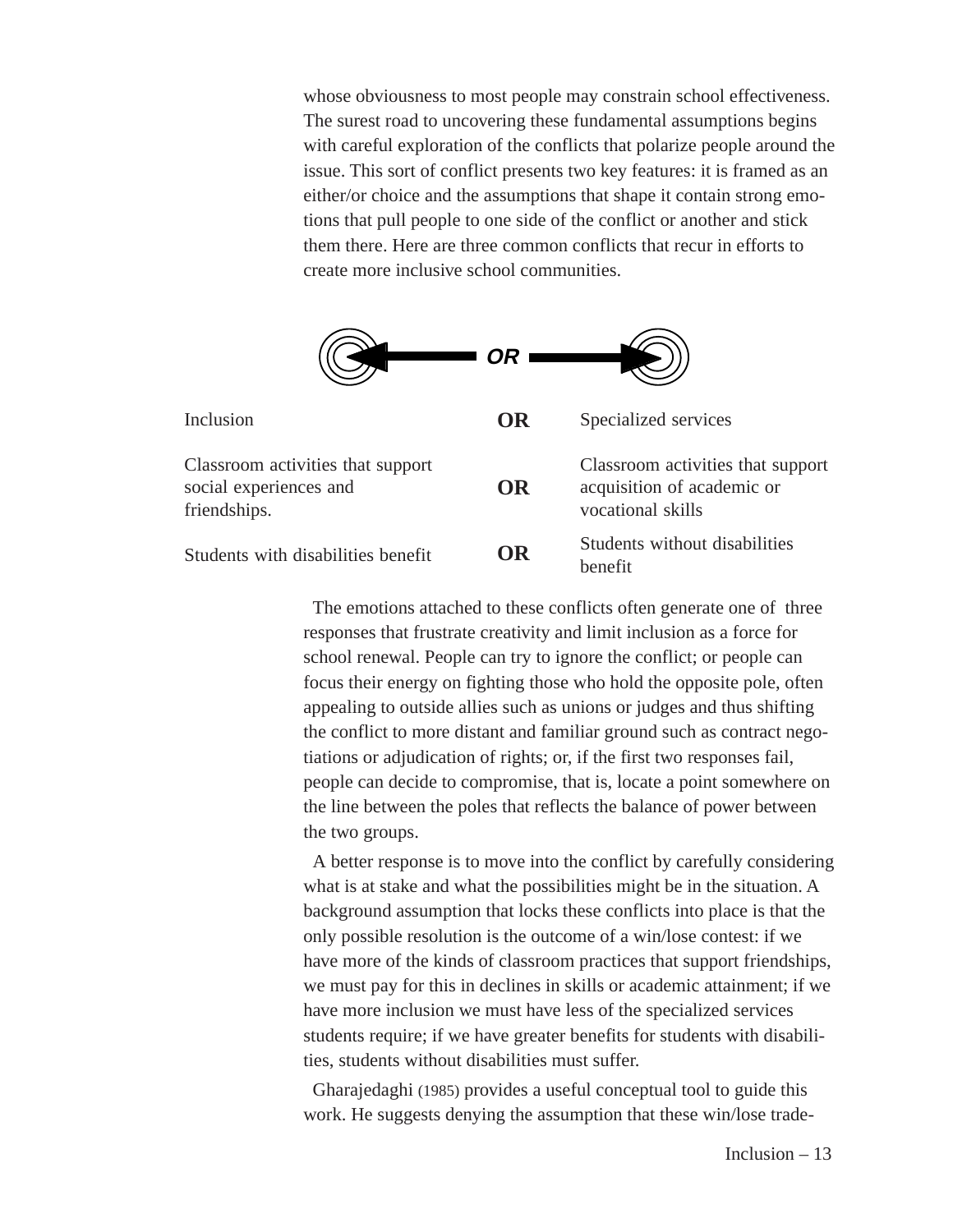offs are necessary conditions of inclusion by substituting "and" for "or" in the formulation of the conflict. Then placing the two desired goods at right angles to each other and defining a theme for development by considering what kind of shared action has the potential to integrate the contending poles. Dialogue about the way people involved in the conflict understand both of its poles is essential to crafting a theme for action that will organize peoples work. This theme is not a solution, but a common goal to which people in conflict can commit their energies and a direction to stimulate problem finding and problem solving. This figure depicts the move that reframes these conflicts as a direction for shared action.



Sarason (1990) appeals to this kind of thinking when he says that there is absolutely no way to reform schools without focusing in a sustained, thoughtful, and collective way on what he considers the fundamental question in schooling:

> "How can we liberate the human mind to use its capacities in ways that are productively expressive of those capacities at the same time that they strengthen a sense of community." (p.1).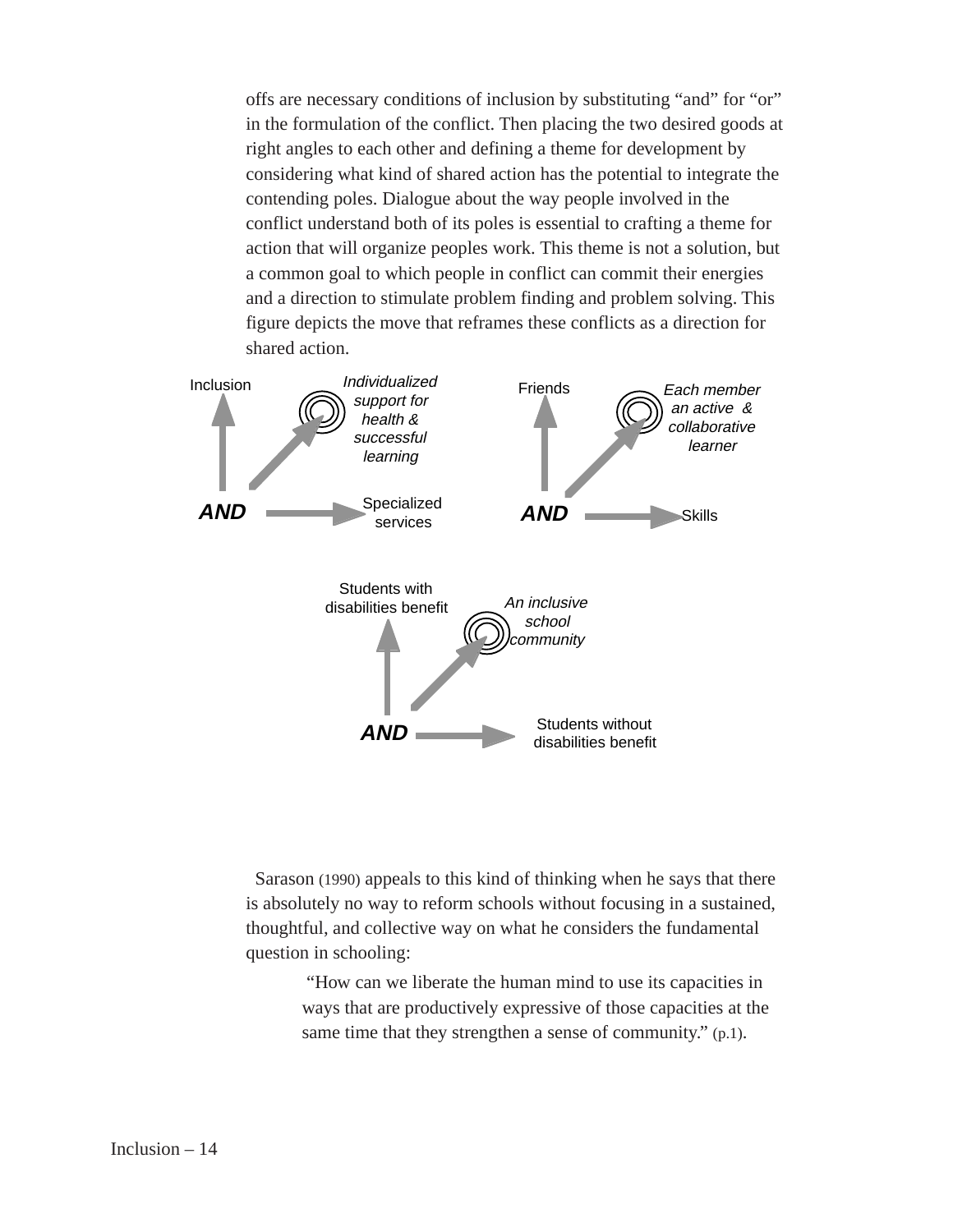Of course, scarcities of time and money influence these reframed conflicts; but, their effects act as only one constraint on how far and how fast it is possible to make progress on the identified theme. Moreover, there are significant limitations in what we know how to accomplish in schools; but themes for development point the way to problems worth solving and capabilities and systems worth developing.

Shifting attention from a win/lose contest between either inclusion or specialized services to an active search for ways to assure each child in a school individualized support for health and successful learning can lead people to explore ways to modify current boundaries, relationships, and structures to increase their capacity to work on their theme. They may reconsider the time and role demarcations that lead to the routine administration of specialized services in brief, separate, appointments between a therapist and a child or a small group of children, and take a collaborative approach to using their skills in concert with classroom teachers; this work will probably bring them some stress as they reconsider their beliefs about their separate professions (York, Giangreco, Vandercook, & Macdonald, 1992). They may explore ways that classroom or school activities with other students can be adapted to serve developmentally important purposes, as when one speech therapist decides that the interactions among children that occur during story time provides her with the best setting to work on improving a student's communication, or another shifts her priorities in order to assist a student to get better word recognition software for his lap top computer so that he can participate more independently in English class (O'Brien, C. 1994).

Some themes for development call for a new context. A classroom organized in straight rows to promote student-teacher relationships aimed narrowly at either individualistic pursuit of teacher controlled activities or competition to rank students from best to worst shrinks the space available for developing opportunities and supports almost to the vanishing point. A classroom in a school organized to promote cooperative learning and partner learning provides a powerful context for developing activities that can promote both positive social relationships and the practice, challenge, and support necessary for all students to develop relevant academic skills. This kind of school will be a demanding place to be an adult because each member of the school, including the teachers and the administrators and the custodians and the cafeteria workers, must accept personal responsibility for being an active and collaborative learner.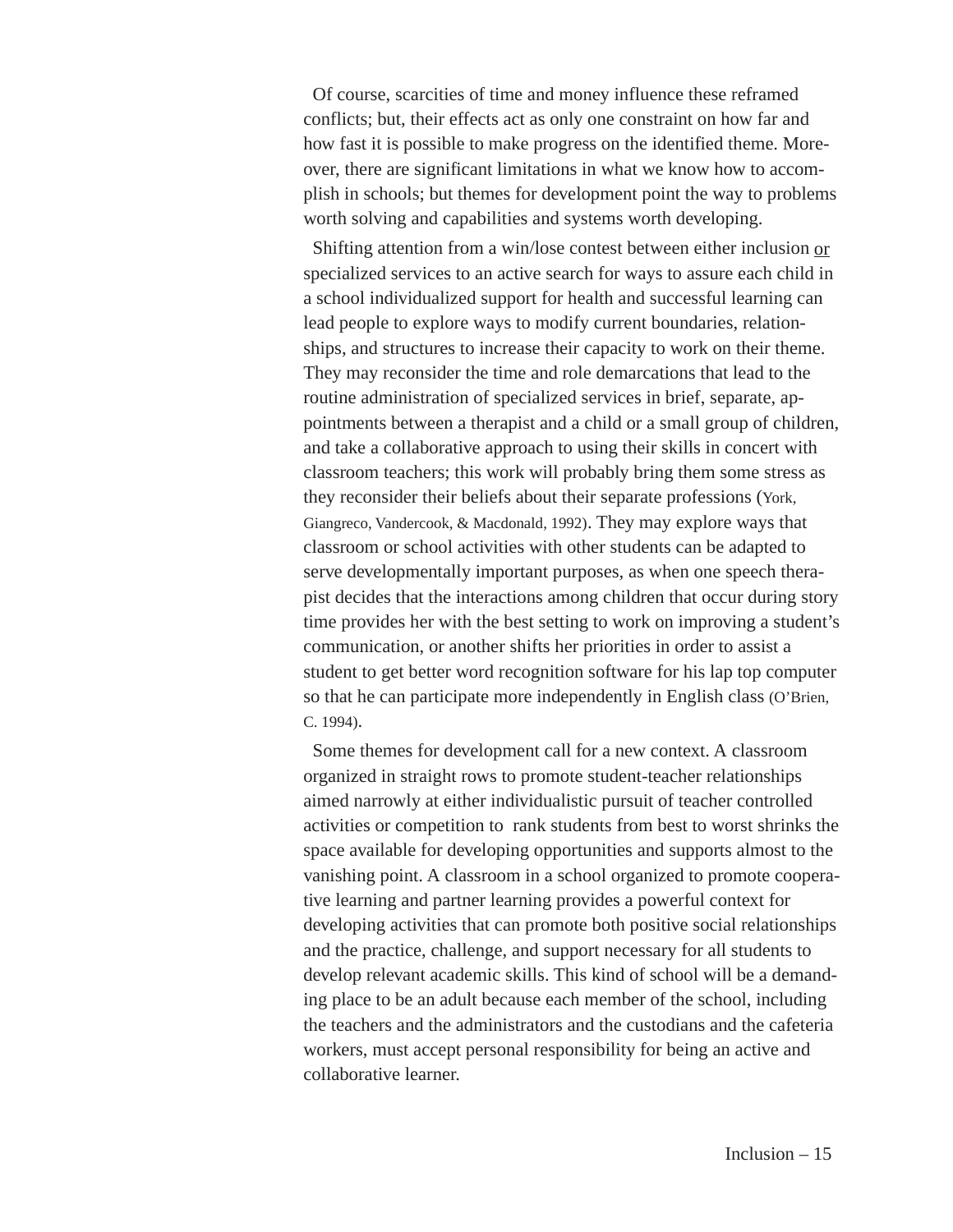The perceived competition between children with substantial disabilities and children who are not disabled offers many possibilities for reflection. Indeed, the rest of this paper will explore this conflict: first, by surfacing two more assumptions at the source of the conflict that can deeply constrain the building of an inclusive school community; and, second, by taking an excursion into the philosophy of education by way of an old story about how people become human beings.

The notion that learning is a win/lose contest between groups of students divided by disability reflects the related assumptions that 1) students are best understood as either passive consumers of adult designed programs or non-compliant subverters of adult designed programs, and 2) schooling, controlled in all of its details by adults, is necessary and sufficient for education that develops human beings capable of full citizenship. These assumptions easily fit the guiding idea of the school as an education factory in which students are the raw materials transformed into willing workers and good citizens through standardized procedures. The factrory image conflicts with the guiding idea of school as a conscious community of learners, in which students can find personal models, disciplines, skills, and information which are necessary to their education, though not sufficient for it.

The experience of students and teachers engaged in the work of inclusion provides reasons to question both of these assumptions. Given the opportunity, students of all ages and diverse abilities demonstrate resourcefulness as collaborators in the design of, and active contributors to the creation of, classrooms and schools that work a little better for everyone. Students whose presence has been unthinkable because of their obvious disabilities can make as much of a contribution to building a community of active learners as anyone else can. Working together students and teachers and parents can create school communities that contribute more to everyone's education exactly because they openly engage some the real human difficulties and significant uncertainties that are frequently hidden under the busy order of school routine.

The messiness, the essential uncontrollability, the emotion, and the frequent darkness of the human issues at stake in education lead many adults to deny their presence, though one need only listen carefully to children in a reflective mood or read, reflectively, any of the clasics that educational fundamentalists believe should form the core of schooling to see that messiness, uncontrollability, emotion, and darkness are real in human children's experience, even if the children must keep them masked in order to contain the anxiety of the adults in their schools.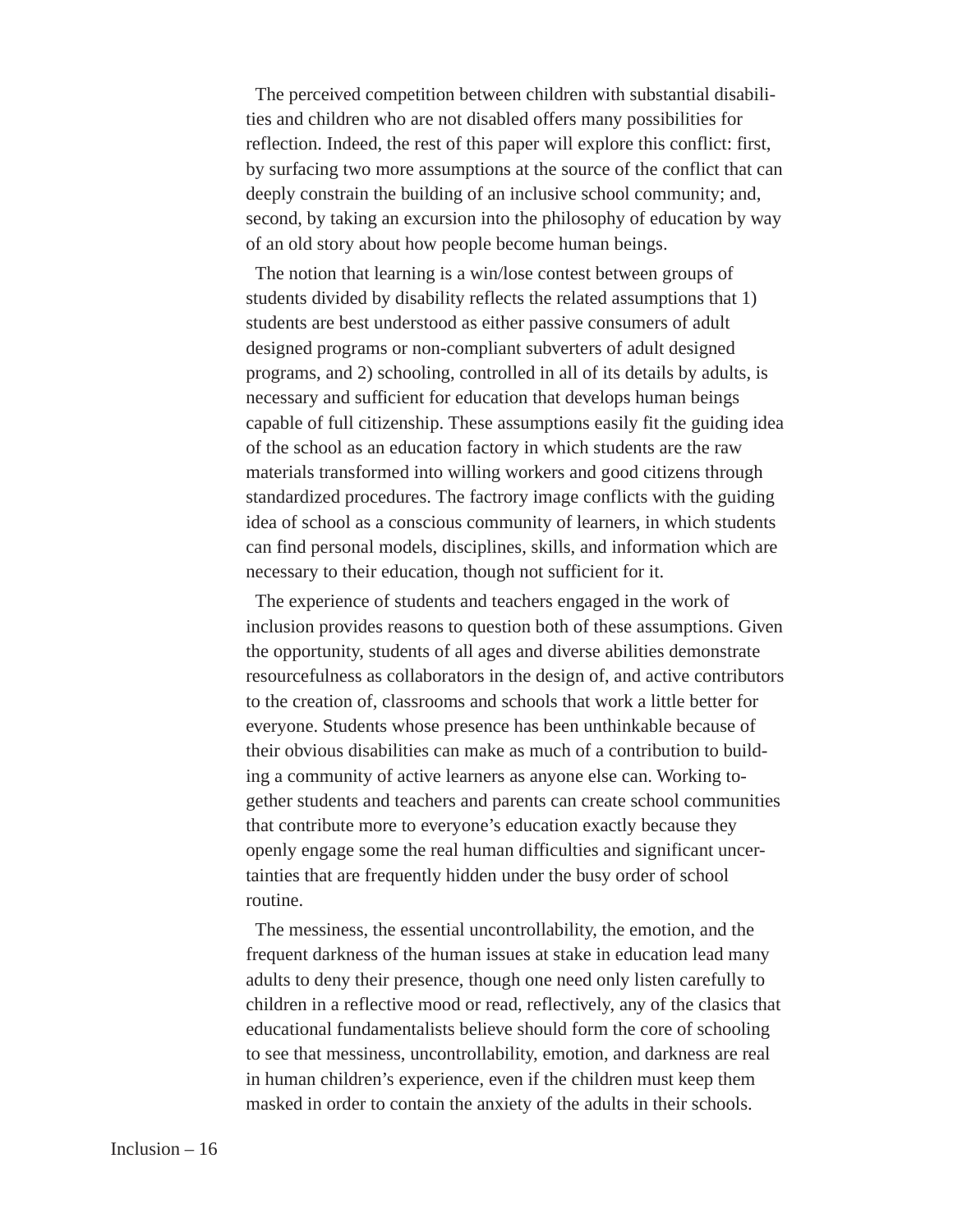Students with substantial disabilities, as outsiders, can stir these human energies. Some students, teachers, and parents find that welcome, if difficult, lessons rise with these stirrings. Others react to their fear, and fight to maintain control by sanitizing the school room and cleansing it of significant differences. To work well with the messiness, the uncontrollability, the emotion, and the darkness stirred in many adults by the presence of a few children with substantial disabilities, people who want to make inclusive communities need to reflect on what education means, how it can be supported, and how it can be subverted. Stopping to reflect on what stories that are older than schooling might teach us about education offers one way to increase awareness, capability, and appreciation of purpose.

## **Education is the way of becoming a human being**

**Once**, there was a powerful king whose beloved queen had died within days of giving birth to their long awaited son. The king loved his son fiercely and determined to do all that was necessary to prepare the prince to be a great king after him. He gave his son the finest coaches and tutors to strengthen and discipline his body and his reason. He gave his son loving attendants and playmates to share the palace with him. Most important of all, the king protected his son from the distractions and anxieties of contact with poverty, pain, and suffering.

The prince studied hard and played hard so that he would become a king worthy of his father's respect and love, and he grew straight and strong and smart, and more and more troubled by a growing anxiety that he knew too little of life. And so, he asked his riding coach, whom he loved and trusted, to take him to see how people lived outside the walls of the palace.

When the coach asked permission for the trip out, the king told the coach exactly what route and schedule to follow, and the king sent guards ahead to see to it that everything was cleaned on tidied and that the aged and the infirm and the poor were hidden from sight. "Make sure," he commanded, "that my son is edified only by the sight of those who are able and successful and handsome."

The prince and his coach had perfect weather for their trip, and everywhere the prince went he met healthy, happy, people. He was thinking to himself that he was foolish to be anxious about his knowledge of life, since everyone he met seemed much like himself. But suddenly a very old, ragged woman,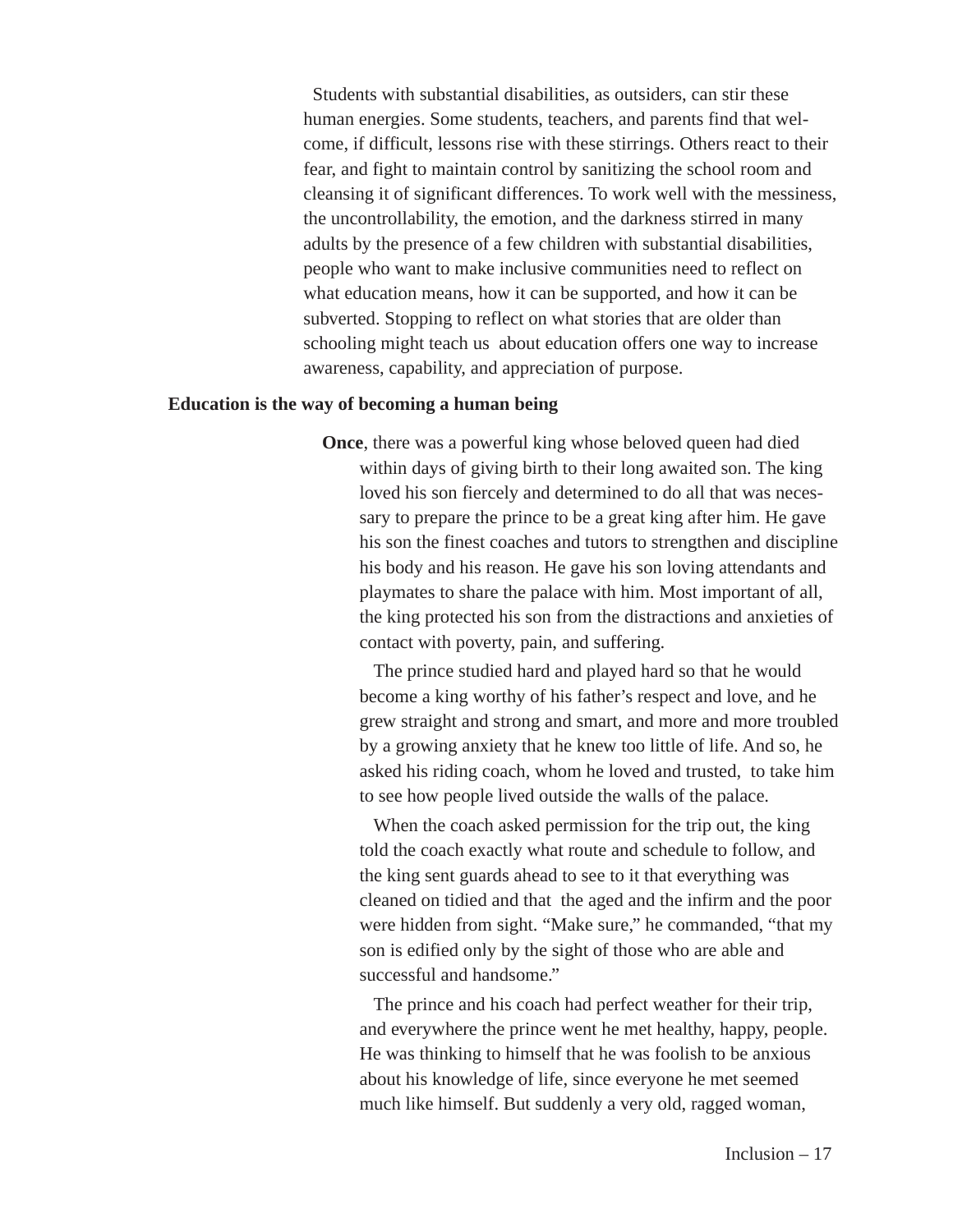twisted with the burden of her years and confused by a cloud over her memory, tottered into the prince's path and shattered his complacency with her babbling.

The prince had never seen anything like this old woman and he demanded to know if this was indeed a person or if it were some other kind of creature. Reluctantly, the coach told the prince that he had glimpsed aging, which comes to all creatures, even to the king himself. Upset, the prince returned quickly to the palace and spent a sleepless night trying to assimilate this new experience.

The king was furious. Not only had the prince been troubled by the sight of aging, but the prince had resolved to take even more trips outside the palace walls to learn even more about life.

In the coming days, despite the frantic efforts of tutors and guards terrified into more and more careful preparation by the king's wrath, the prince met people who were poor, and people who were sick, and people who were broken by failure, and people who were mourninga friend's death. And, considering these troubling aspects of his humanity, the prince left his distraught father's palace to find his own life's path.

aaaaaaaaaaaa aaaaaaaaaaaaaaaaaaaaaaaaaaaaaaaa

We sketch the story of Prince Siddhartha from his father's point of view because we feel within us, and we hear all around us, the urgency of adults who fervently want our children to grow up strong and able to take our places. Though we are not powerful kings and queens, we want to defend our children against anxiety and distraction from their growing up smart and happy, and we feel an urgency to build secure walls around their childhood in order to strengthen their bodies and focus their minds on the demands of adulthood. Because we do not live in palaces, but in a world where economic uncertainty, random violence, inexplicable diseases, and dangerous drugs undermine even our highest walls, our fervor easily turns to a frantic search for control of every detail of our children's contacts and routines. Because our children are not material princes and princesses, we fear that they will too soon face an adult world whose impersonal demands will overpower them and disappoint their dreams, and so we teeter between indulgence to compensate them for the hurt that will come and harshness to harden them to face it stolidly.

Siddhartha –whose story is much more richly told from his own point of view by Rafe Martin (1990)– followed his life's path out of the palace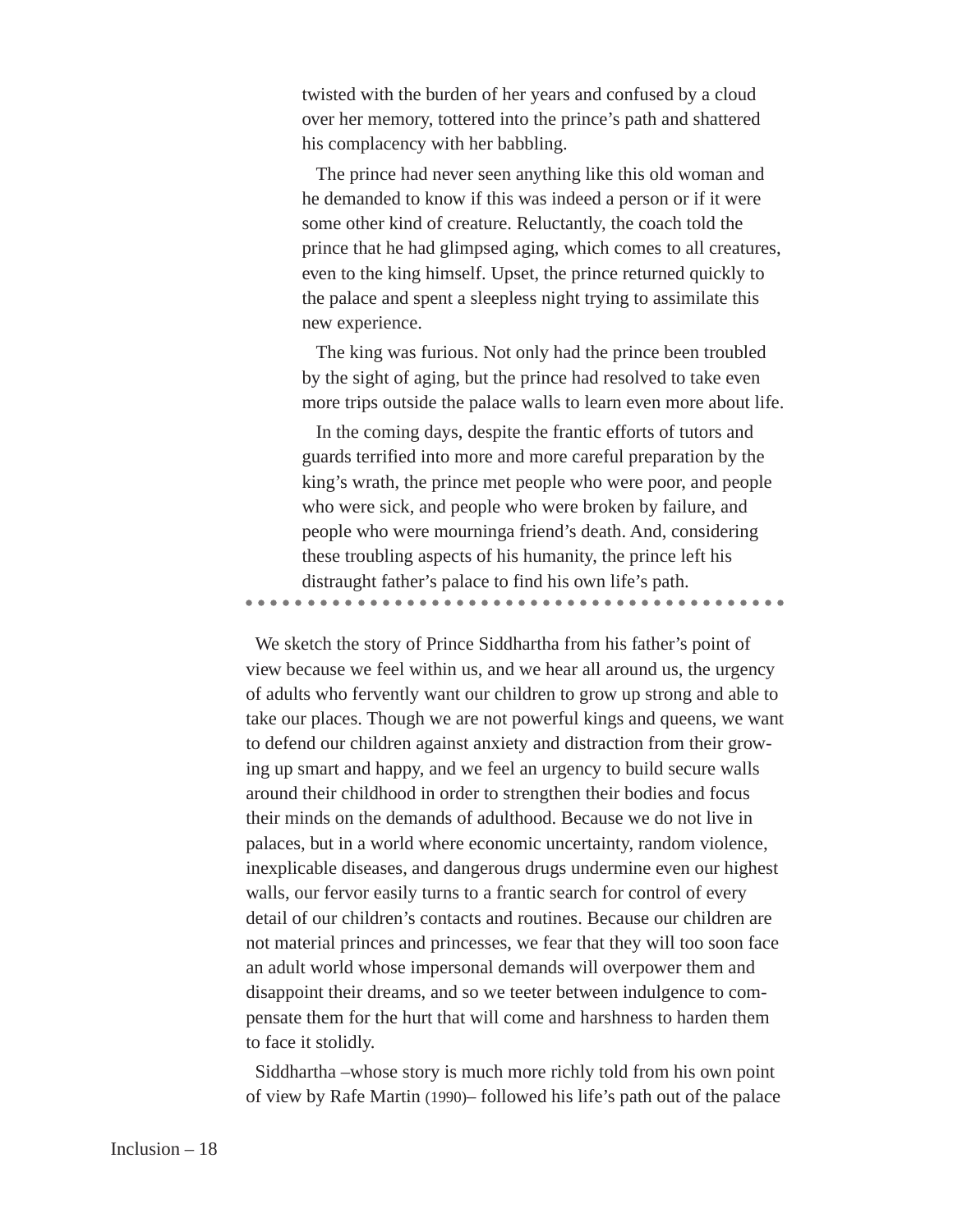walls and toward a world filled with pain and suffering, and thereby he traced out the lessons of Buddhism. The beginnings of his ancient story can speak to our predicaments in the education of children and young people.

No matter how we try to buffer them, our children face the human realities of poverty, sickness, disability, injustice, aging, and death. Indeed, they yearn to confront these realities so strongly that denial stunts their growth as human beings. Parental love and protection and provision of opportunity, discipline, information, and skills offer the young person some of the resources for transforming revulsion, fear, or morbid fascination into important knowledge. Young people, respectful of parental anxiety for their happiness and of parental desire that they live out parental plans, likely find the best way through these hard realities with the guidance of a trustworthy mentor, who truthfully responds to spoken and unspoken but real questions. Being a worthy mentor means courageously entering a conflict between the parent's desire to protect the child from difficulties by exercising control and the young person's desire to learn by directly engaging difficulties and exploring shadows. The journey of human growth may include periods of traveling alone, as Siddhartha's did, but his journey like every human journey begins and ends, and mostly it progresses, in and through personal relationships whose quality determines the depth of education.

## **Commands are futile as a way to better education**

We raise these considerations because we believe that the voice of the king dominates most current debates over schooling in general and inclusion in particular. When politicians promise to discipline teachers so that schools will be as reliable and efficient and cleanly as microchip factories and as morally upright as Sunday school picnics, the king speaks loudly through them. When parents contest bitterly with one other to dominate school boards so that their children will be protected from the difficulties of accommodating people with diverse cultures, beliefs, and ideas, the king speaks loudly through them. When the president of a teachers union asserts that the rush toward full inclusion of children with disabilities is the contemporary trend that will have "the profoundest and most destructive effect on schooling" (Shanker, 1994), the king speaks loudly through him.

In each case, the king's command is the same, "Keep awful things away from my children: guard the gates, keep out what threatens, purge the enemies within our walls, and control every detail of daily life so that my children will grow up and take my place." In each case, the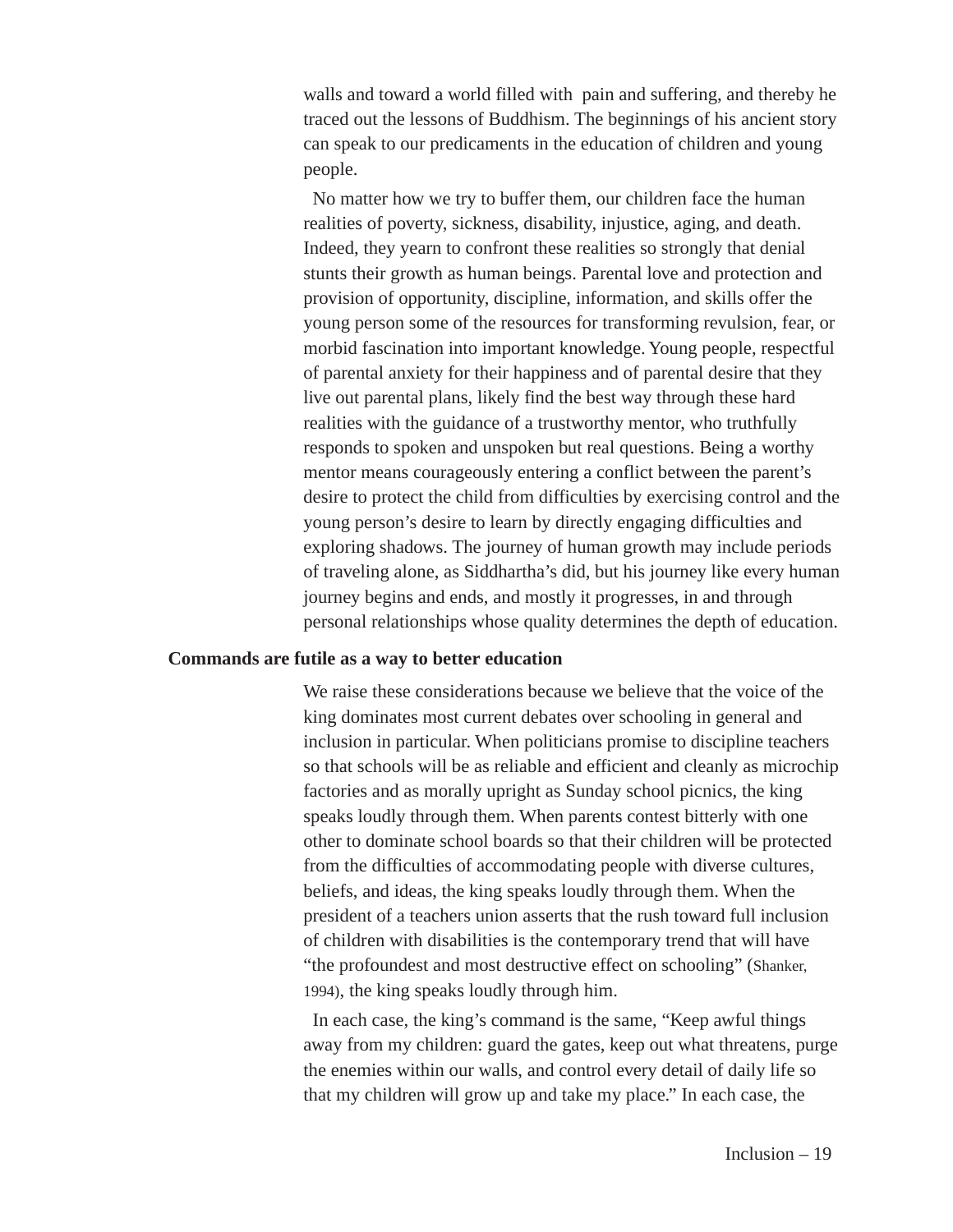king's command may be motivated by love and concern and could lead to his children having some of the resources they need to grow up well. In each case, the king's voice grows louder and louder because his commands become futile as his voice drowns out the other voices necessary to unfold the drama of human development.

Authoritatively demanding that schools assume responsibility for education that is both effective in real life and safe and sure because it controls all the details of children's lives is futile for at least five closely connected reasons.

First, the command contradicts itself, in that human growth requires both firm boundaries and challenges to boundaries, both safe time within walls and travel outside the walls. Our children cannot really take our places. The world that challenges them holds too many cultural, economic, political, and technological discontinuities with the world that shaped our parents. And, whether they should or not, many of our children don't easily accept the authority of adults as knowledgeable teachers of relevant matter.

Second, the command assigns too much of the wrong sort of responsibility to schools by preusming schooling equivalent to education. Much contemporary debate assumes that variations in standardized test scores reveal the educational results of public investment rather than simply being a quantitative check on some of the effects of schooling. While the king figures out new schemes to goad his administrators to drive up those test scores, the human work of education goes on, sometimes in school, sometimes at home, sometimes in libraries, and churches, and concert halls, and museums, and theaters, and civic associations, and ball fields, and workplaces, and sometimes on the streets between these vital places. Such is the hypnotic power of test results that these essential educational resources are not likely to figure in talk about schooling as part of an effort to orchestrate resources for children. Instead, school people seek to add them to the bill of indictment as co-defendants in the court of school deficiency, whose defects deserve a major share of blame for poor or declining scores.

Third, while no sensible person would allow a school to become an unwelcoming or a dangerous place, growing up as a human being in a complex and conflict-ridden world involves dealing with substantial risk from an early age. Pretending that those who come to school can be neatly divided into adults, who have finished their education, and children, who are progressing from one curricular stop to the next along a well charted path to adulthood, risks ignoring much of the experience of the real –sometimes deeply confused, hurt, and questing– people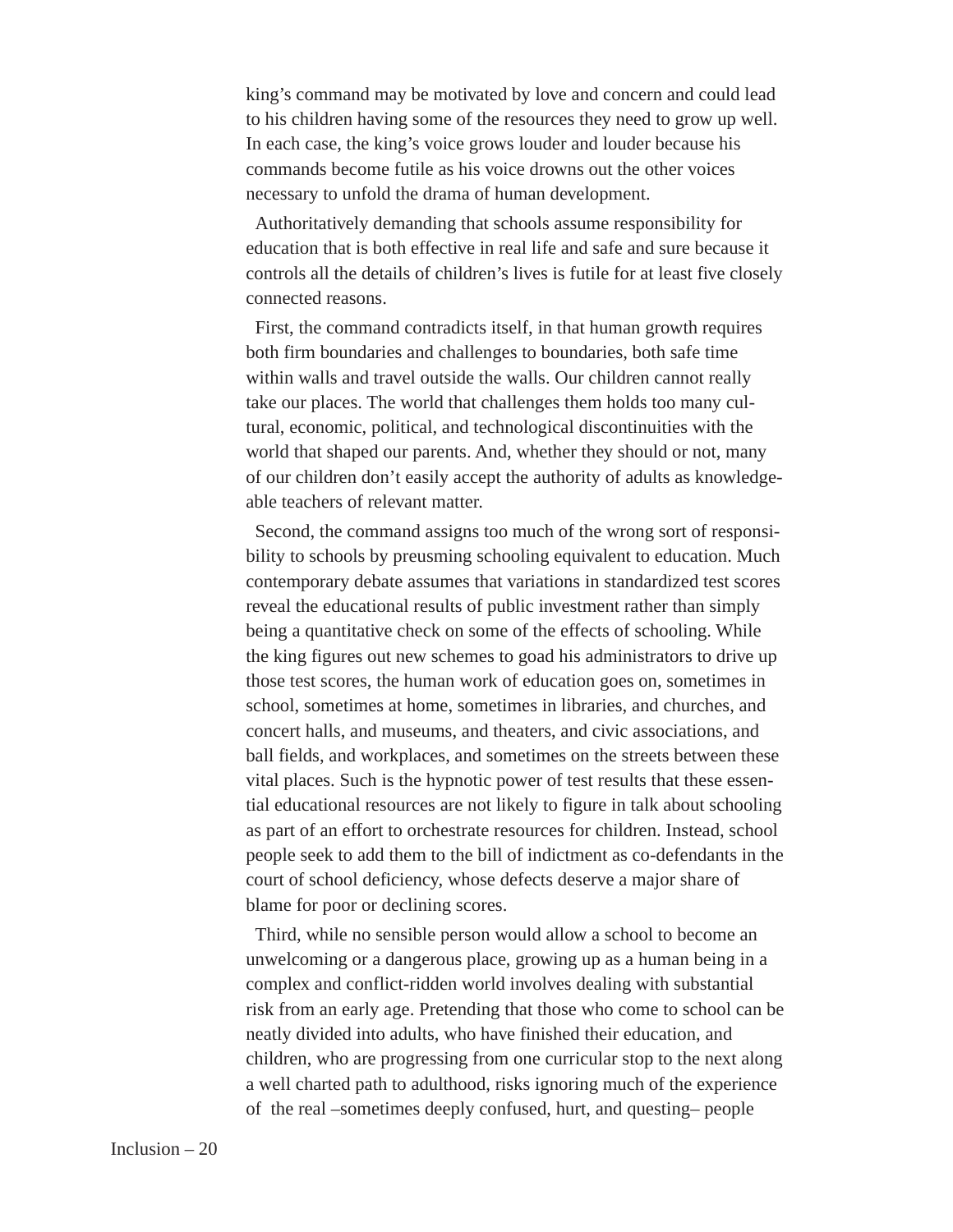who show up for school each day. The educational costs of leaving so much of human experience outside of the conscious life of schools are very deep.

Fourth, the dominance of commands and the fear of disobedience leads to peculiar distortions of truth that make everyday life in schools unnecessarily difficult. For example: despite what sensible people would allow, exhortation by political leaders to score better in service of the national and state interest does co-exist with the continuing provision of shoddy, unpleasant, and even dangerous school surroundings, most apparently to children struggling for an education in our poorest neighborhoods (Kozol, 1991). A second example: despite the widely held notion that our schools, once effective and safe for all, have deteriorated into ineffectiveness, there does not seem to have been a past in which all non-labeled children moved successfully through school. A school focused on preparation for some faces much different challenges than a school charged with assuring skilled performance by (almost) all. As recently as 80 years ago less than 10% of Americans had a high school diploma; today 85% do (Graham, 1992). A third example: the decade long, headlong rush to inclusion of students with severe disabilities, which is now destroying our schools, has seen only 5 of 100 children labeled mentally retarded, only 5 of 100 children labeled autistic, and only 6 of 100 children labeled multiply disabled take their full time places in regular classes (US Department of Education, 1994). Some headlong rush. Some destructive power. A fourth example: despite many expert proclamations that ordinary teachers can not, will not, will not be supported adequately to, and anyway should not manage a classroom that includes children with substantial disabilities a small but steadily growing number of teachers are, in fact, doing so (Rankin, Hallick, Ban, Hartley, Bost, & Uggla, 1994).

Fifth, the high volume of talk and activity around the reform of schooling might lead citizens to conclude that: a) there are highly effective methods for changing schools; and, b) classroom behavior has been changed repeatedly and radically as a result of high visibility educational reforms. That is, once the proper authority commands it, the means to implement change is at hand; so any failures of implementation are treasonous or subversive, and can be dealt with by punishing or replacing incompetent leaders. And any resulting failures to raise test scores are the direct result of previous reforms, thus justifying the firing of the last group of reformers and the hasty recruitment of new ones. Fullen (1993) reviewed research on systematic efforts to change schools and concludes that: 1) no reliable means of implementing mandated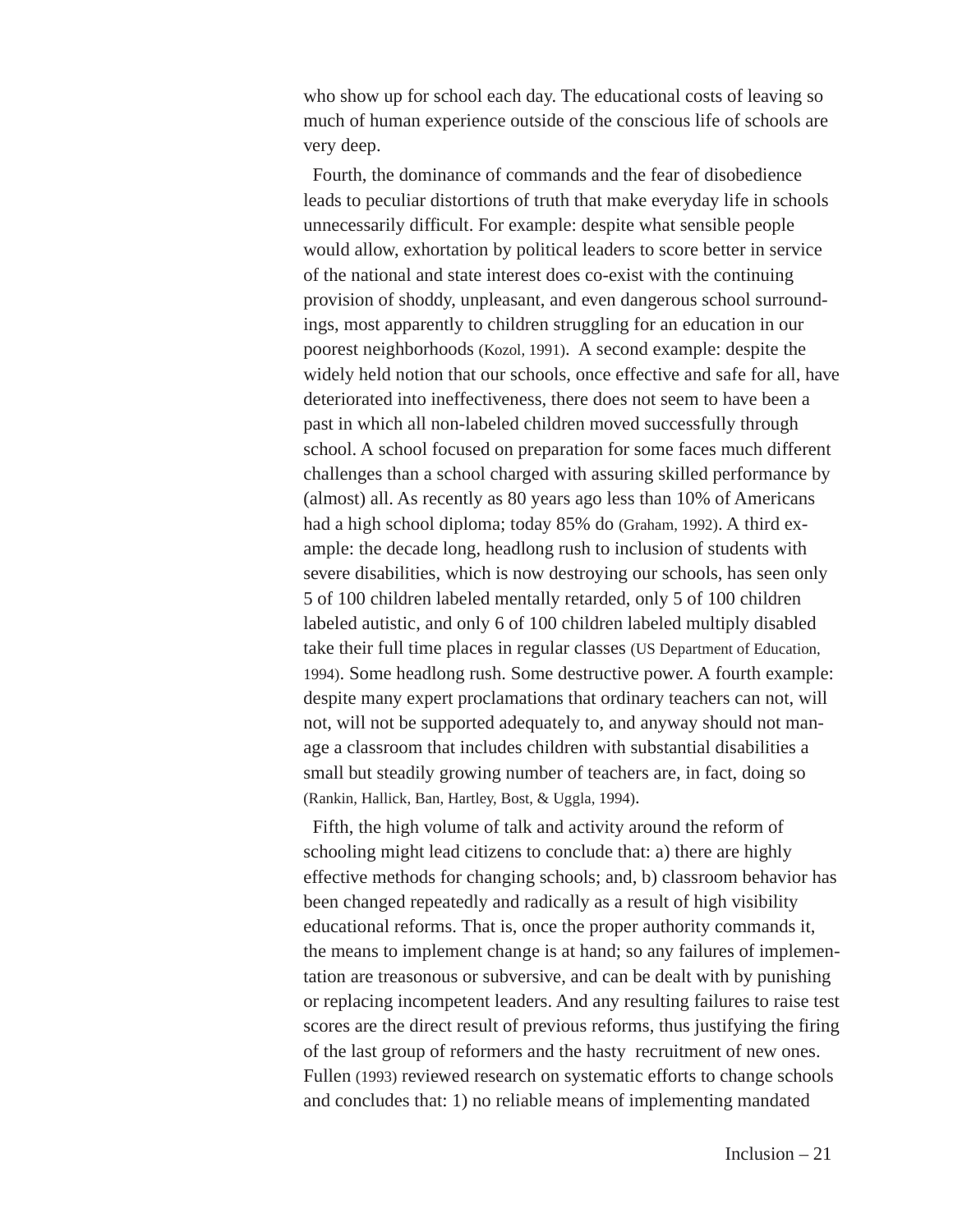school change exists; 2) even when administrators and teachers work systematically and with substantial extra resources to stimulate change they are far more likely to change structures or written curricula than they are to change actual classroom behavior. Sarason (1990) considers different studies and comes to similar conclusions, noting that the overall performance of schools continues to deteriorate relative to social expectations and that schools remain intractable to reform efforts. This combination of deteriorating performance and lack of effective change methods makes schools susceptible to fads which generate a great deal of activity, discussion, and sometimes heated disagreement around the school building but have very little effect on what happens in classrooms.

## **Building inclusive community links schooling with education**

Education leads children and adults out of comfortable routines and into the challenges and the pleasures of drawing on the lessons encoded in human tools and human texts to face life's realities. Education happens in company with others, and the gifts and fallibility's of other members of the company shape the extent and the texture of each member's growth. Schooling will offer people more resources for their education when adults and students collaborate to build conscious community to sustain the work of the school, even though this means growing past the myth of complete control of childhood. Students with substantial disabilities and their parents can liberate and organize much creativity in the school community. All that is required is the courage to renegotiate familiar boundaries, relationships, and structures and the constancy to learn the way through the difficulties that arise and the fidelity to renew the sense of community when it is threatened.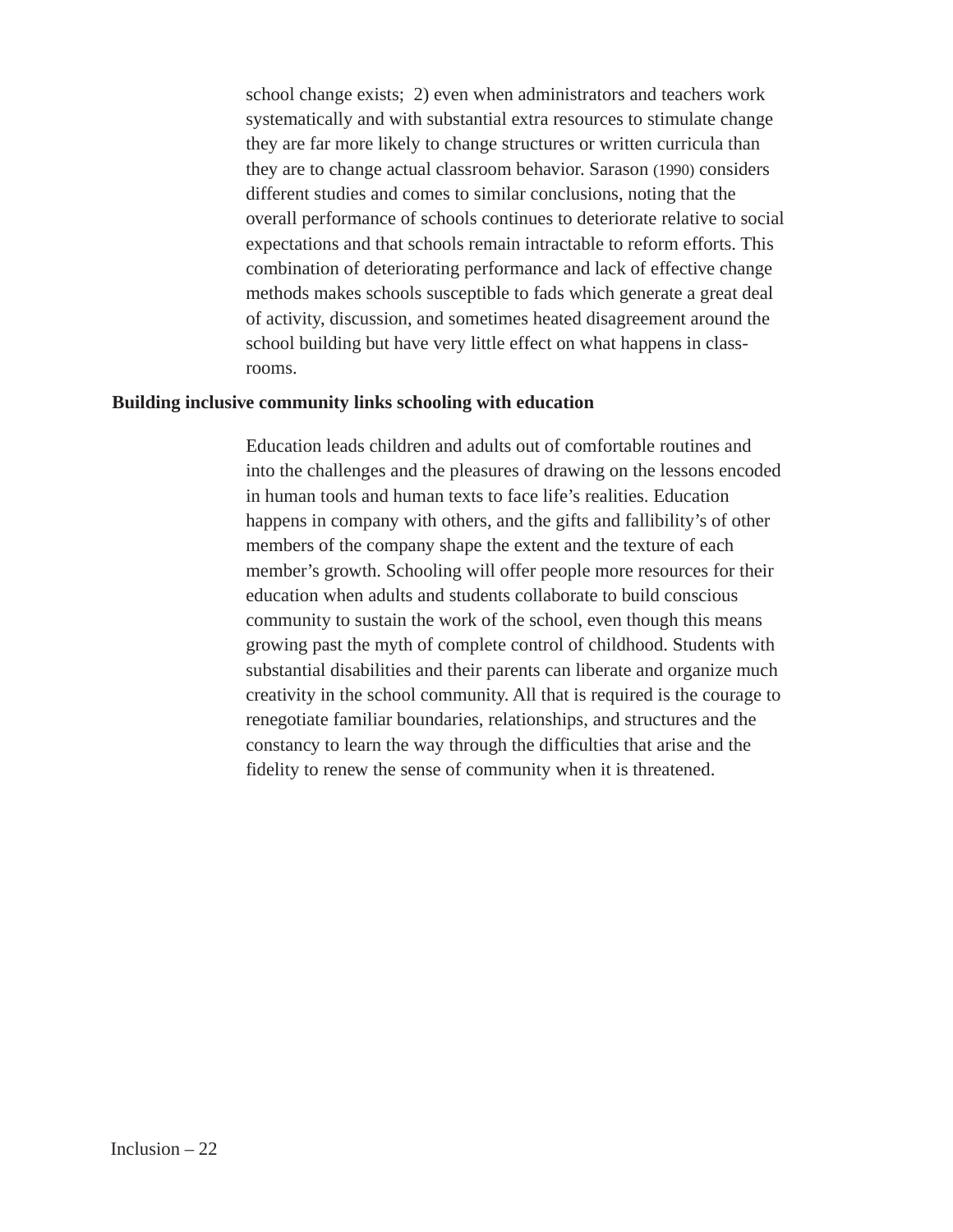## **References**

- Ackoff, R. (1991). *Ackoff's fables: Irreverent reflections on business and bureaucracy.* New York: 1991.
- American Management Association (1994). *The learning organization in action: A special report from Organization Dynamics.* Syranac Lake, NY: AMA Publication Services.
- Cooper, P. (1993). Safety net. The development of 'at risk' services for all children and youth. Saint Francisville, LA: West Feleciana Parish Schools.
- Ferguson, D. (1994). Is communication really the point? Some thoughts on intervention and membership. *Mental Retardation 32*, 1, 7-18.
- Gharajedaghi, J. (1985).*Toward a systems theory of organization.* Seaside, CA: Intersystems Publications, pp. 29-48.
- Giangreco, M., Cloninger, C., Dennis, R., & Edelman, S. (1994). Problem solving methods to facilitate inclusive education. In J. Thousand, R. Villa, & A. Nevin (Eds.) *Creativity and collaborative learning*. Baltimore, MD: Paul Brookes Publishers, pp. 321-346.
- Graham, P. (1992). *SOS: Sustain our schools*. New York: Hill and Wang, p. 12.
- Fullen, M. (1993). *Change forces: Probing the depths of educational reform*. London: The Falmer Press.
- Johnson, R. & Johnson, D. (1994). An overview of cooperative learning. In J. Thousand, R. Villa, & A. Nevin (Eds.) *Creativity and collaborative learning.* Baltimore, MD: Paul Brookes Publishers, pp. 31-45.
- Kozol, J. (1991). *Savage inequalities. Children in America's schools*. New York, NY: Crown Publishers.
- Logan, K., Fiaz, E., Piperno, M., Rankin, D., MacFarland, A., & Bargamin, K. How inclusion built a community of learners. *Educational Leadership 52*, 4: 42-44.
- Martin, R. (1990). *The hungry tigress: Buddhist legends and jataka tales*. Berkeley, CA: Parallax Press, pp. 10-21.
- Martin, J. (1992). *The school home: Rethinking schools for changing families.* Cambridge, MA: Harvard University Press.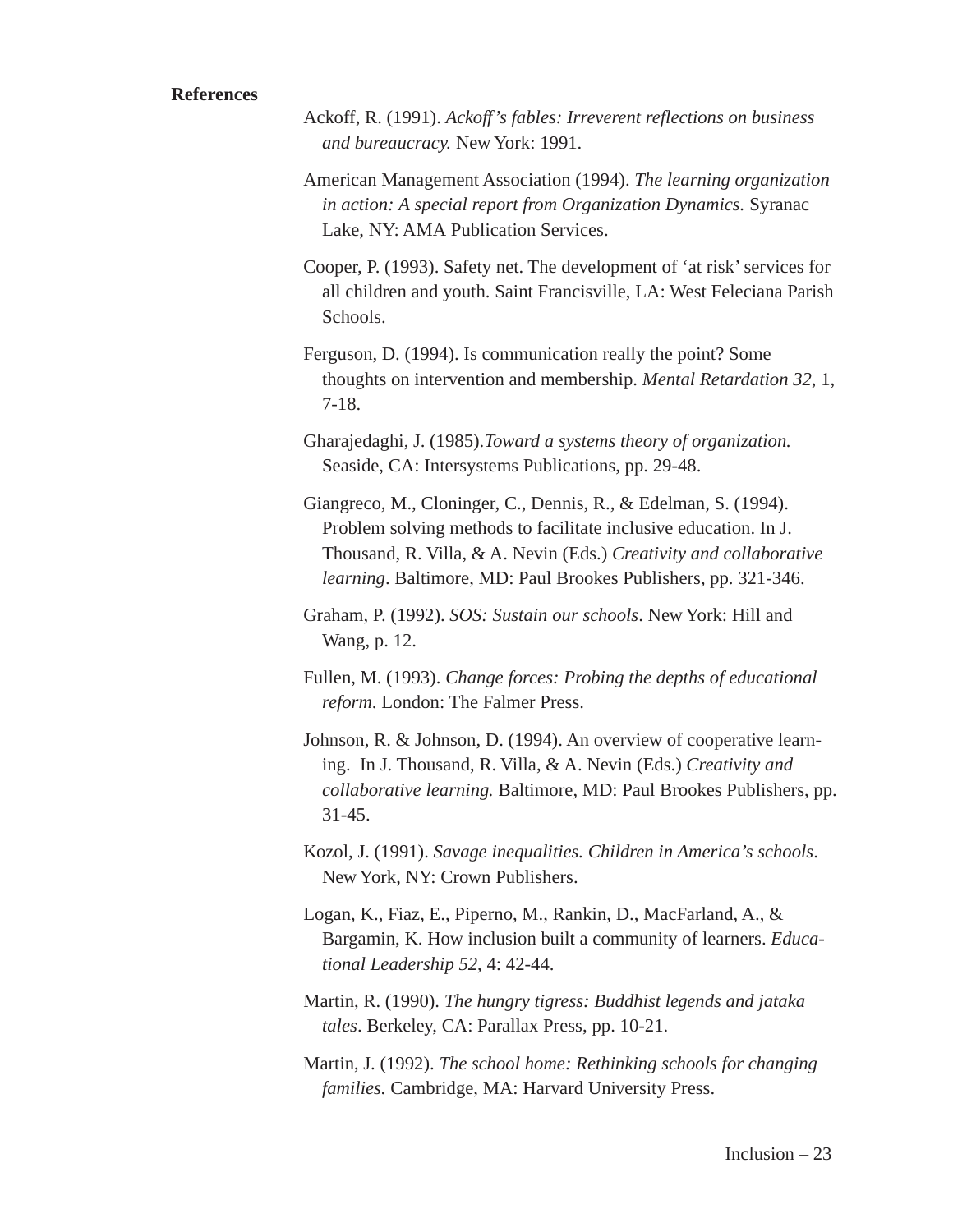- Noddings, N. (1992). *The challenge to care in the schools: An alternative approach to education.* New York, NY: Teachers College Press.
- O'Brien, C. (1994). Field notes on visits to inclusive school classrooms in Georgia.
- O'Brien, J. (1993). Field notes on visits and interviews with students, teachers, and parents involved in inclusive schools in Colorado, New Hampshire, and Oregon.
- O'Brien, J. (1992). Fieldnotes on visits to inclusive schools in the Kitchner-Waterloo, ON Separate School Board.
- O'Brien, J. & Forest, M. (1989) *Action for inclusion*. Toronto, ON: Inclusion Press.
- Pearpoint J. & Forest, M. (1993). *The inclusion papers: Strategies to make inclusion happen.* Toronto: ON: Inclusion Press.
- Pearpoint, J., O'Brien, J. & Forest, M. (1993). *PATH*. Toronto, On: Inclusion Press.
- Rankin, D. (1994). Vignettes from inclusion classrooms in Gwinnett County, GA Public Schools. Lawrenceville, GA.: Gwinnett County Board of Education.
- Rankin, D., Hallick, A., Ban, S., Hartley, P., Bost, C., & Uggla, N. (1994). Who's dreaming? A general education perspective on inclusion. *JASH 19*, 3, 235-237.
- Sapon-Shevin, M. (1994). *Playing favorites: Gifted education and the disruption of community.* Albany, NY: SUNY Press.
- Sapon-Shevin, M., Ayres, B. & Duncan, J. (1994). Cooperative learning and inclusion. In J. Thousand, R. Villa, & A. Nevin (Eds.) *Creativity and collaborative learning*. Baltimore, MD: Paul Brookes Publishers, pp. 45-58.
- Sarason, S. (1990). *The predictable failure of educational reform.* San Francisco: Jossey–Bass Publishers.
- Schnorr, R. (1990). Peter? He comes and goes…? First graders' perspectives on a part-time mainstream student. *JASH 15*, 4:231-240.
- Senge, P. (1994). Thinking strategically about building learning organizations. In P. Senge, C. Roberts, R. Ross, B. Smith, & A. Kleiner (Eds.). *The fifth discipline fieldbook: Strategies and tools for building*